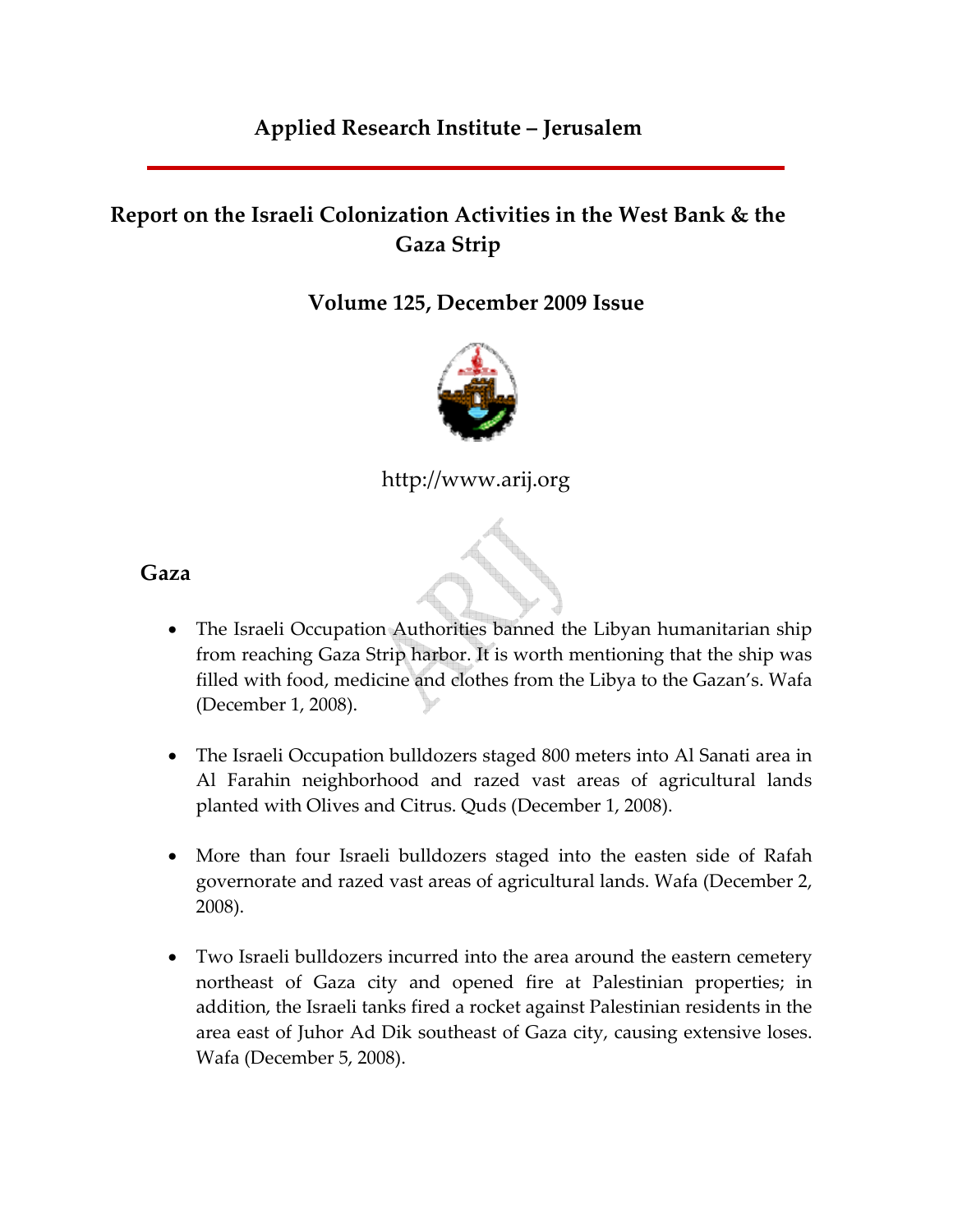- Al Shaja'iya Martyrs Secondary School located east of Gaza city was partially demolished due to the heavy shelling the area received by the Israeli Occupation Forces. Quds (December 16, 2008).
- Three Palestinian residents were severely hurt in Beit Hanoun town north of Gaza Strip due to the heavy shelling the area received. Quds & Wafa (December 17, 2008).
- The Israeli Occupation Forces demolished Salah Abu 'Okal house in Tal Al Za'tar area north of the Strip, causing severe damages to the nearby houses. Wafa (December 17, 2008).
- The Israeli Occupation warplanes destroyed a lethal workshop in Ma'n area in Khan Younis which belong to Al Jabour family, turning it into a heap of rubble; at the time, the IOF destroyed a garage in Jabalya refugee camp, causing extensive damages to nearby properties and houses. Wafa (December 18, 2008).
- The IOF destroyed the house of Emad Al Darmily in Tal Al Hawa area west of Gaza city. Quds (December 25, 2008).
- The Israeli Occupation Forces opened fire at Palestinian houses east of Al Zeitoun neighborhood in Gaza city. Wafa (December 29, 2008).
- The Israeli Occupation Forces demolished the house of Ayman Siyam in Al Huja Street in Jabalya refugee camp, causing extensive loses to the nearby houses and buildings. Wafa (December 29, 2008).
- The IOF completely demolished Abu Bakr El Sidiq Mosque northeast of the Gaza Strip. Wafa (December 29, 2008).
- The Israeli Occupation Warplanes demolished the Information Office of the Popular Resistance Committees in Hitto building in Gaza city. Pal Today (December 29, 2008).
- The Israeli Occupation Army demolished the house of Abu Bilal Al Ja'bir in Beit Lahya north of the Gaza Strip. Pal Today (December 29, 2008).
- The Israeli Occupation Warplanes shelled three rockets on Al Saraya governmental complex in the central Gaza city, causing extensive loses.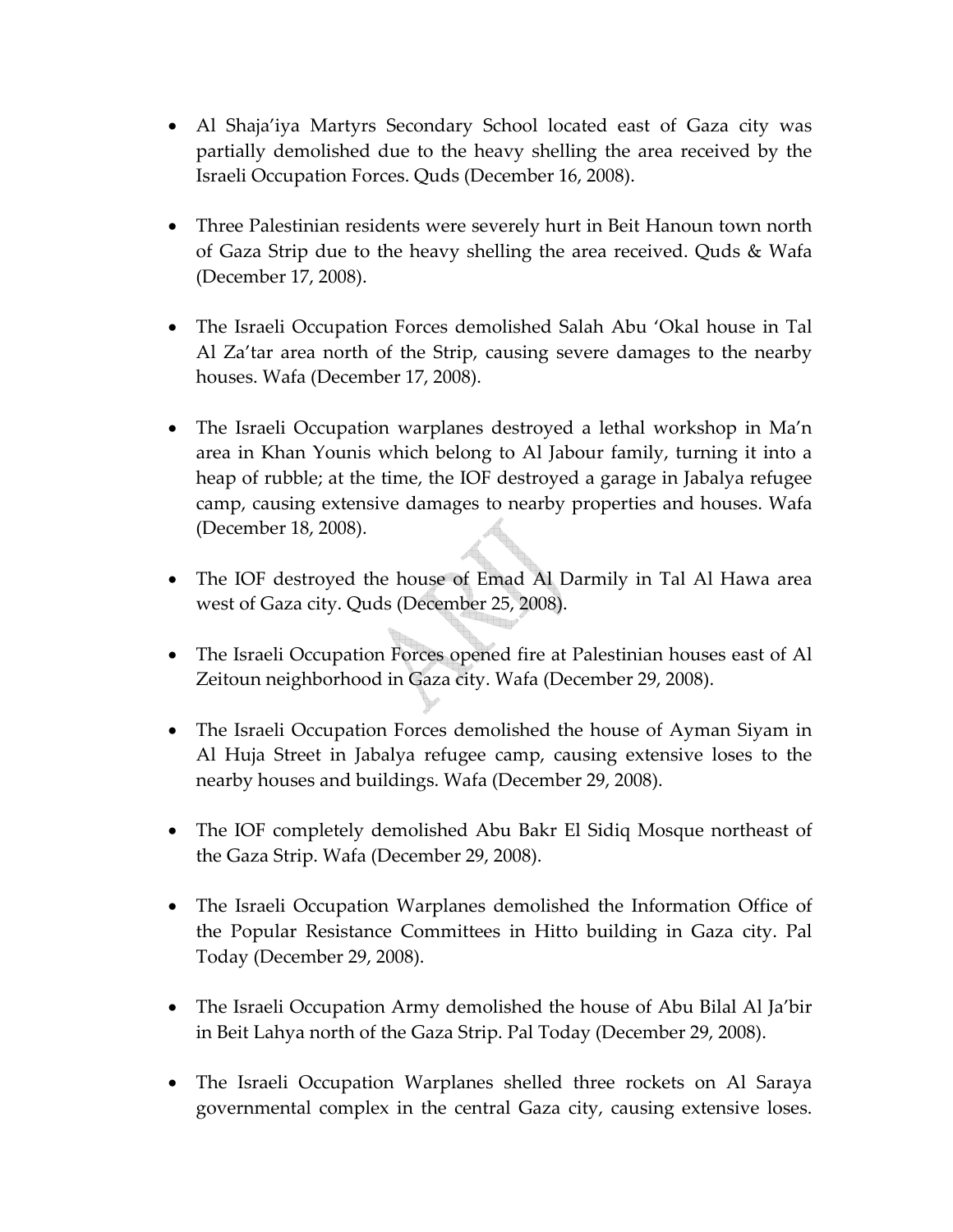Moreover, the Israeli Warplanes shelled on Beit Hanun Municipality building north of the Strip. Quds (December 29, 2008).

- The Israeli Occupation Army destroyed a police station in Al Shaga'iya neighborhood east of Gaza city and destroyed three houses owned by Hassuna family in Tal Al Hawa area west of Gaza. Quds (December 29, 2008).
- The IOF destroyed a lethal weapon near Abu Shibakh fuel station in Jabalya city. Furthermore, the IOF demolished a medical storage in Rafah, causing damages to properties. Quds (December 29, 2008).
- The Israeli Occupation warplanes shelled on Al Aqsa TV station in Al Nasr area, causing severe loses and damages. Quds (December 29, 2008).
- The Israeli Occupation Forces destroyed the three‐storey Mosque of Imad 'Akel in Bloc 4 in Jabalyia refugee camp along with a nearby house owned by Anwar Khalil Ba'lousha. Quds (December 30, 2008).
- The Israeli Occupation Warplanes shelled a rocket against the two-storey house of 'Abed Allah Tawfiq Kashko in Al Zeitoun neighborhood and completely demolished it. Quds (December 30, 2008).
- The IOF demolished the houses of Raed Al 'Atar and Ziad Al 'Absy in Yibna refugee camp in Rafah. Quds (December 30, 2008).
- The IOF destroyed a house in Al Rimal neighborhood in Gaza city near the Ministry of culture; in addition, the IOF destroyed three Mosques in Al Qarara ('Eiz El Din Al Qasam), Rafah (Al Abrar) and Gaza (Al Shifa'). Quds (December 30, 2008).
- The Israeli Warplanes shelled on Gaza sea port, causing extensive loses. Quds (December 30, 2008).
- The Israeli Occupation Warplanes demolished the Ministry of Interior building and turned it into a heap of rubble along with another police station in Salah El Din road in Al Qarara. Wafa (December 30, 2008).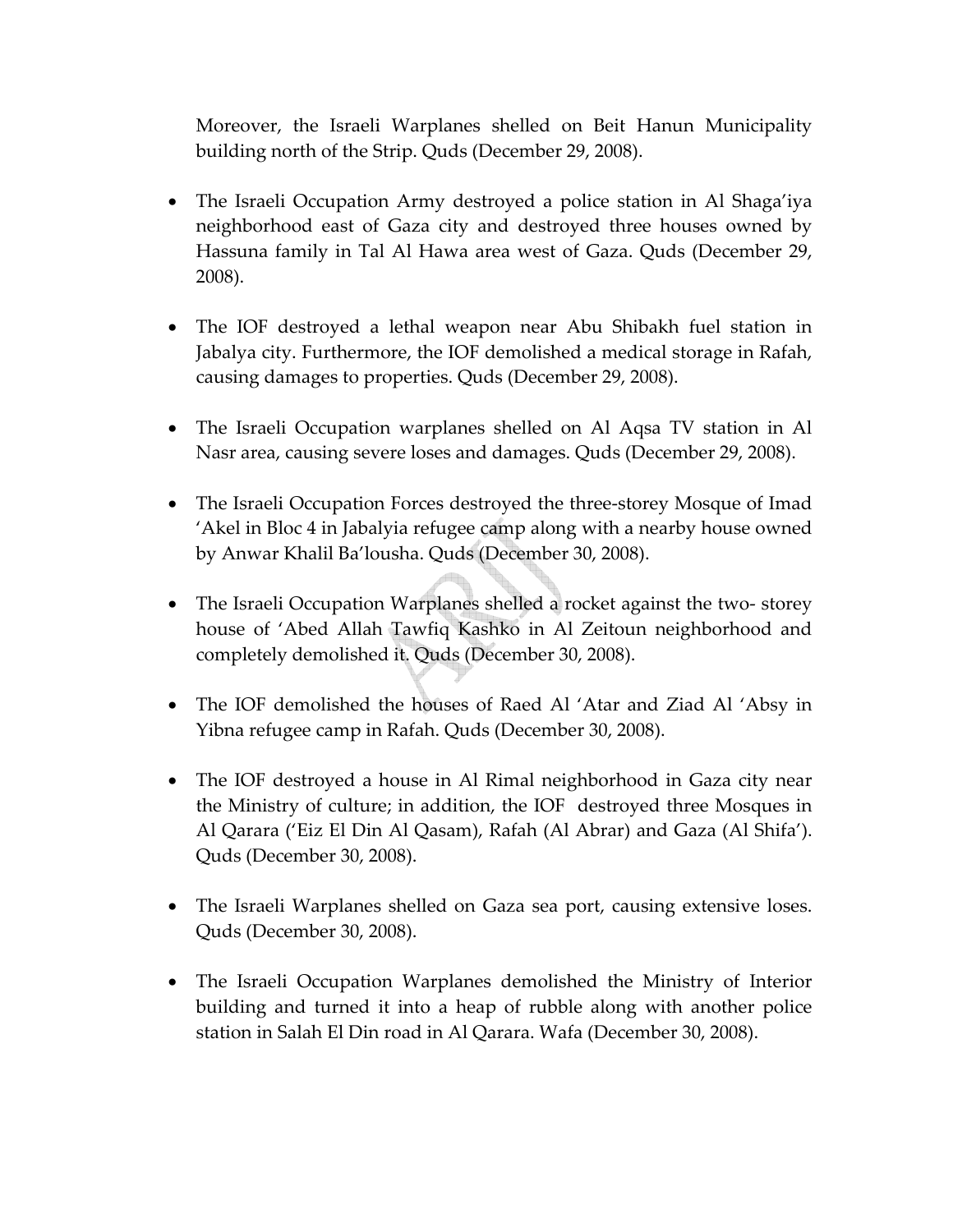- The Israeli Occupation Army destroyed the Islamic Complex in Al Sira neighborhood south of the Gaza Strip, causing damages to the nearby houses. Wafa (December 30, 2008).
- The Israeli Occupation Warplanes demolished the Islamic University in the Gaza Strip, causing extensive loses. Wafa (December 30, 2008).
- The Israeli Occupation Forces fired two rockets on 'Ali Bin Abi Talib Mosque in Al Zeitoun neighborhood east of Gaza city, causing damages to nearby properties and houses. Wafa (December 30, 2008).
- The Israeli Occupation warplanes fired more than 20 rockets at the Ministries Complex in the central Gaza city, causing extensive loses and damages to the nearby houses of Abu 'Amra family. Wafa (December 30, 2008).
- The IOF completely demolished the house of Fawaz Abu Sita, turning it into a heap of rubble. In addition, the IOF fired at Palestinian houses in Al Sudaniya area, causing loses. Wafa (December 30, 2008).
- The Israeli Occupation Army demolished the house of Muhammad Odeh in Al Khalfa area in Jabalya camp north of the Strip along with Al Batsh Plantation in Jaffa Street in Gaza city. Wafa (December 30, 2008).
- The Israeli Occupation warplanes fired at the Green Houses in Al Shayma' area in Beit Lahya, causing extensive loses. Wafa (December 30, 2008).
- The Israeli Occupation warplanes fired at least one rocket at Gaza Old Street in Gaza city, causing damages to properties. Wafa (December 30, 2008).
- The Israeli Occupation Warplanes shelled rockets at the buildings of the Palestinian Legislative Council and the Interior Ministry in Tal Al Hawa area in Gaza city. Wafa (December 30, 2008).
- The IOF fired three rockets at the house of Abu Hussein in Jablya refugee camp north of the Strip, destroying the house and severely hurting residents. Wafa (December 30, 2008).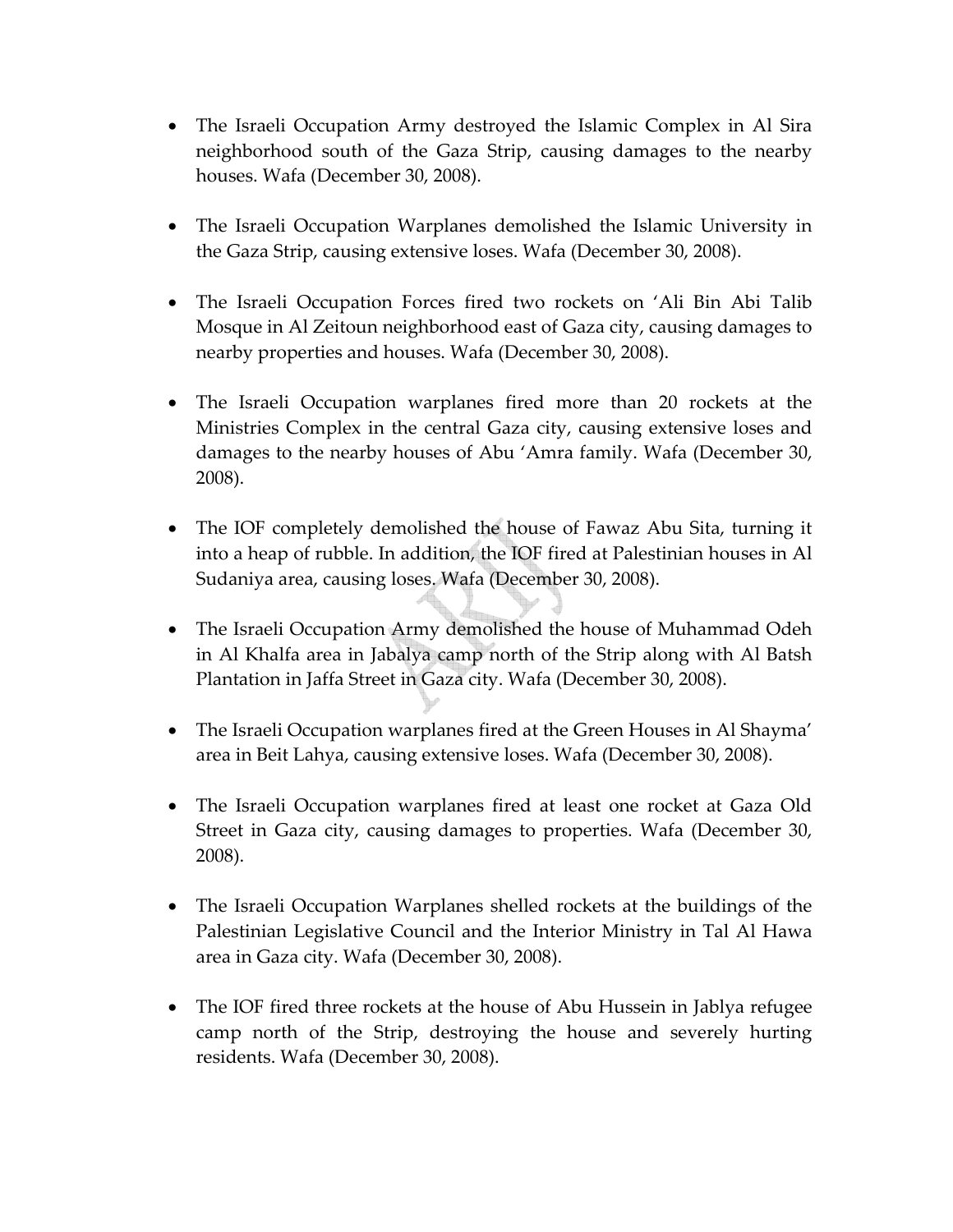- The IOF shelled on a Palestinian Police station in Al Sheikh 'Ajlen neighborhood, causing sever damages to the four‐ storey building of Gaza Community Mental Health, destroying windows, doors, furniture and properties. Maan News (December 30, 2008).
- The Israeli Occupation Army demolished two houses owned by Al Mana'a family and Fathi Abu Mghli in the central Gaza Strip, turning them into a heap of rubble. Pal Today (December 30, 2008).
- The Israeli Occupation warplanes destroyed a house and a lethal workshop owned by 'Ashour family in Al Zeitoun neighborhood southeast of Gaza city; in addition, the IOF also destroyed a Dairy Factory in Al Sabra neighborhood in Gaza city. Pal Today (December 30, 2008).
- The Israeli Occupation Army completely demolished the house of Ahmad Daloul in Al Sabra neighborhood southwest of Gaza city along with another house owned by Shabat family in Beit Hanun town, causing damages to nearby houses. In addition, the IOF shelled at Salah Charity Society in the town. Pal Today (December 30, 2008).
- The Israeli Occupation Army demolished the house of Abu Kamil family in Al Mighraqa area southeast of Gaza city and the house of 'Abed El Nasir Al Mana'meh in Al Maghazi refugee camp. In addition, the IOF destroyed a Police Station in Al Tufah neighborhood along with a house and a factory in Gaza city. Quds (December 31, 2008).
- An Israeli missile struck Abu Hunaifah An-Nu'man Mosque in Tel Al-Hawa neighborhood in western Gaza City. Missiles went on to hit a private home in the An‐Nusayrat Refugee Camp in central Gaza, and fired on Al Zaytoun neighborhood of Gaza City. Later, Israeli strikes hit three money changers in Gaza City, a home and tunnels in Rafah. Maannews (December 31, 2008).
- Israeli shelling targeted 40 sites in Gaza city including the interior ministry headquarter and the security buildings in Gaza City, Khan Younis and Jabalyia as well as the naval police headquarters on the coast near Khan Younis. Israeli warships also targeted Gaza port for the second time bombarding the area with shells. Maannews (January 1, 2009).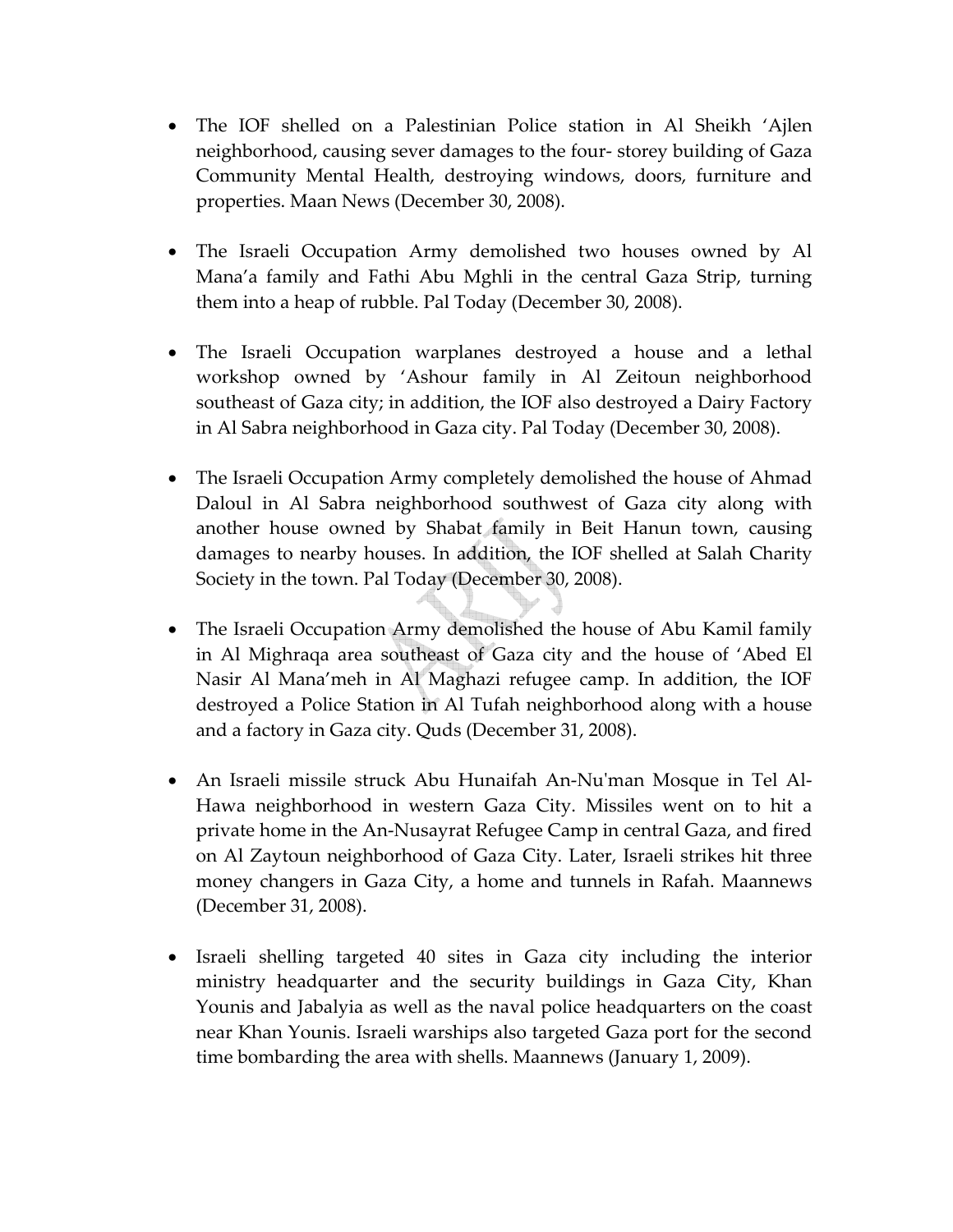## **Salfit**

- The Israeli Occupation troops broke into the house of Zayed Muhammad 'Abed El Qader located near the Trans‐Samarian road in Kafl Haris village, destroyed properties and aggressed on family members. It is worth pointing out that the IOF constructed an observation tower two weeks ago near the house. Wafa (December 8, 2008).
- More than five Israeli vehicles staged into Salfit city and opened fire at Palestinian citizens. Maan News (December 12, 2008).

#### **Bethlehem**

- The IOF moved into Hussan village, west of Bethlehem city, raided and searched a number of houses and arrested Ibrahim Bassam Al-'Aridi. PCHRGAZA (December 2, 2008).
- The Israeli Occupation Forces invaded Al 'Aza refugee camp and Al 'Ibeidiya town north and east of Bethlehem city, searched houses and arrested four residents: Iyad Abu Sh'erih, 'Abed El 'Aziz Da'ajneh, 'Abed El Rahman Al Qaysi and Hathifeh Sa'oud Abu Sarhan. Wafa (December 3, 2008).
- The Israeli Civil Administration handed out citizens of Beit Jala four military orders to halt the construction of properties which are located in Area C. Citizens are: Makram Al 'Arja received a military order to halt the construction of eight rooms in his Hotel (Everest Hotel), Khaled Lolas received a military order to halt the construction of a barracks, Raed Zreineh to stop the rehabilitation of an old building near his house and the Orthodox Benevolent Society to stop the rehabilitation of a building which lies on Raod # 60. ARIJ (December 3, 2008).
- The IOF staged into Wadi Shahin neighborhood in Bethlehem city and into Al Khadr town and stormed houses. Wafa (December 9, 2008).
- The Israeli Occupation Forces manning Al Container checkpoint east of Bethlehem Governorate stopped Palestinians for long hours and detained two young men. Wafa (December 11, 2008).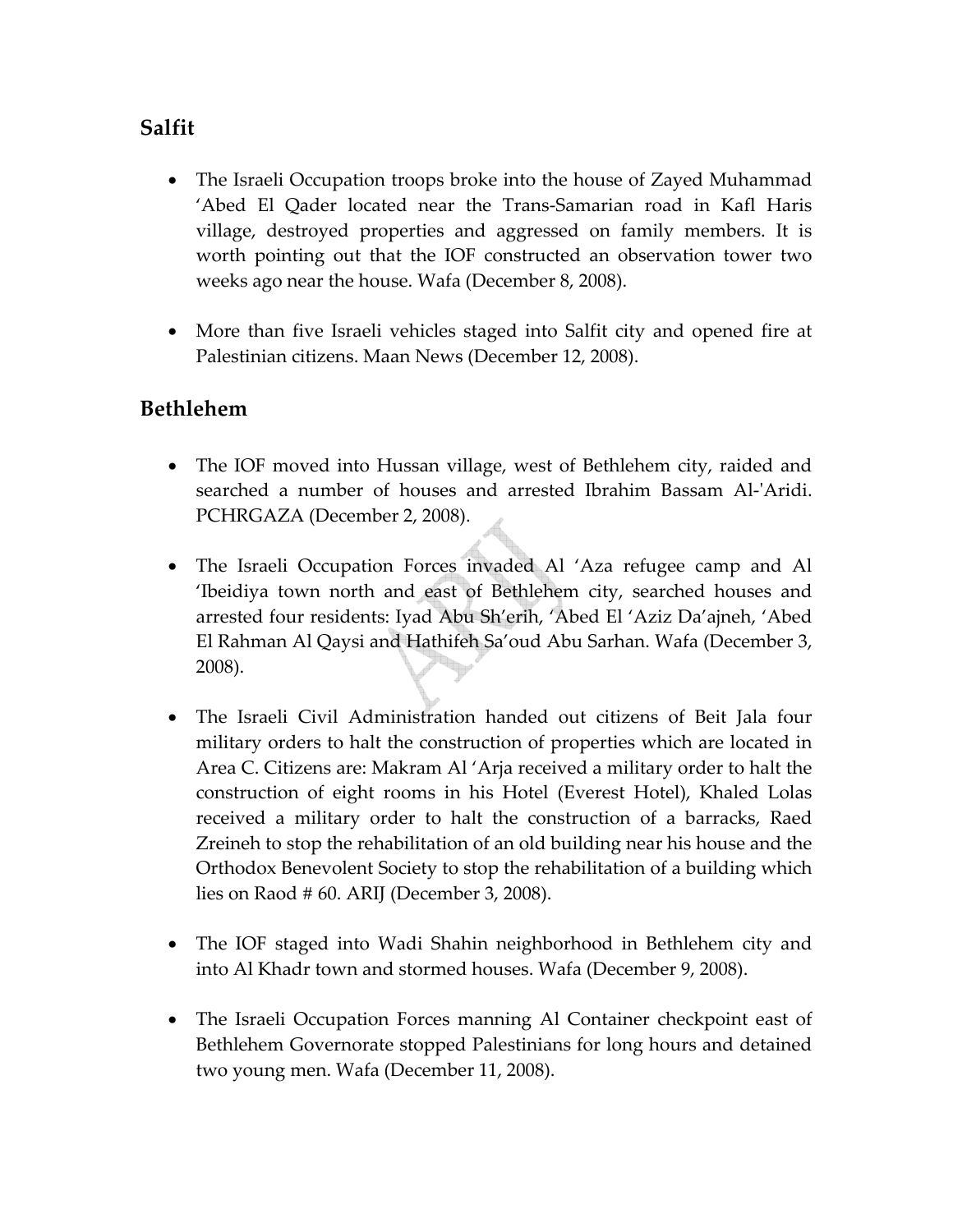- The Israeli Occupation Troops broke into the house of Ibrahim Ahmad Nabahin in Hindaza area south of Bethlehem city. Wafa (December 14, 2008).
- The Israeli Occupation Forces stormed Al 'Ibediya, Dar Salah and Za'tara villages in the Eastern rural areas of Bethlehem Governorate, broke into Palestinian houses and arrested Ayman Hussein Radayda, Muhammad 'Abed Allah Mhasin and Muhammad 'Azmi Al Ajdal. Wafa (December 15, 2008).
- The Israeli Occupation Authorities handed out residents of Al Jab'a village west of Bethlehem city military orders to demolish five houses owned by the families of Hamdan and Abu Latifa, claming that they lack building permits. Quds (December 17, 2008).
- The Israeli Occupation Troops incurred into Wadi Shahin neighborhood in Bethlehem city, surrounded the houses of Muhammad 'Abed El Nabi and Abu Khalid Shakhtour and destroyed their contents. Wafa (December 17, 2008).
- The Israeli Occupation Forces stormed Harmala village east of Bethlehem city, broke into the military Hospital, searched houses and arrested Marwan Khalil Al Zeir, Kamal 'Adel Al Zeir and Iyad Khalil Al Zeir after being evacuated from their homes. Wafa (December 17, 2008).
- The IOF incurred into Husan village west of Bethlehem city and forced owners to close their commercial stores located on the main road leading to the village for military purposes. Moreover, the Israeli Occupation soldiers broke into several numbers of houses, destroying contents. PNN (December 17, 2008).
- The Israeli Occupation Forces stormed Al 'Asakra village to the east of Bethlehem city and closed main entrance of the village and broke into several numbers of houses and arrested three young men of whom Ahmad Ibrahime 'Asakreh was known. In addition, more than five Israeli vehicles invaded Abu Njaim village south of Bethlehem city, searched houses and arrested two dwellers. PNN (December 17, 2008).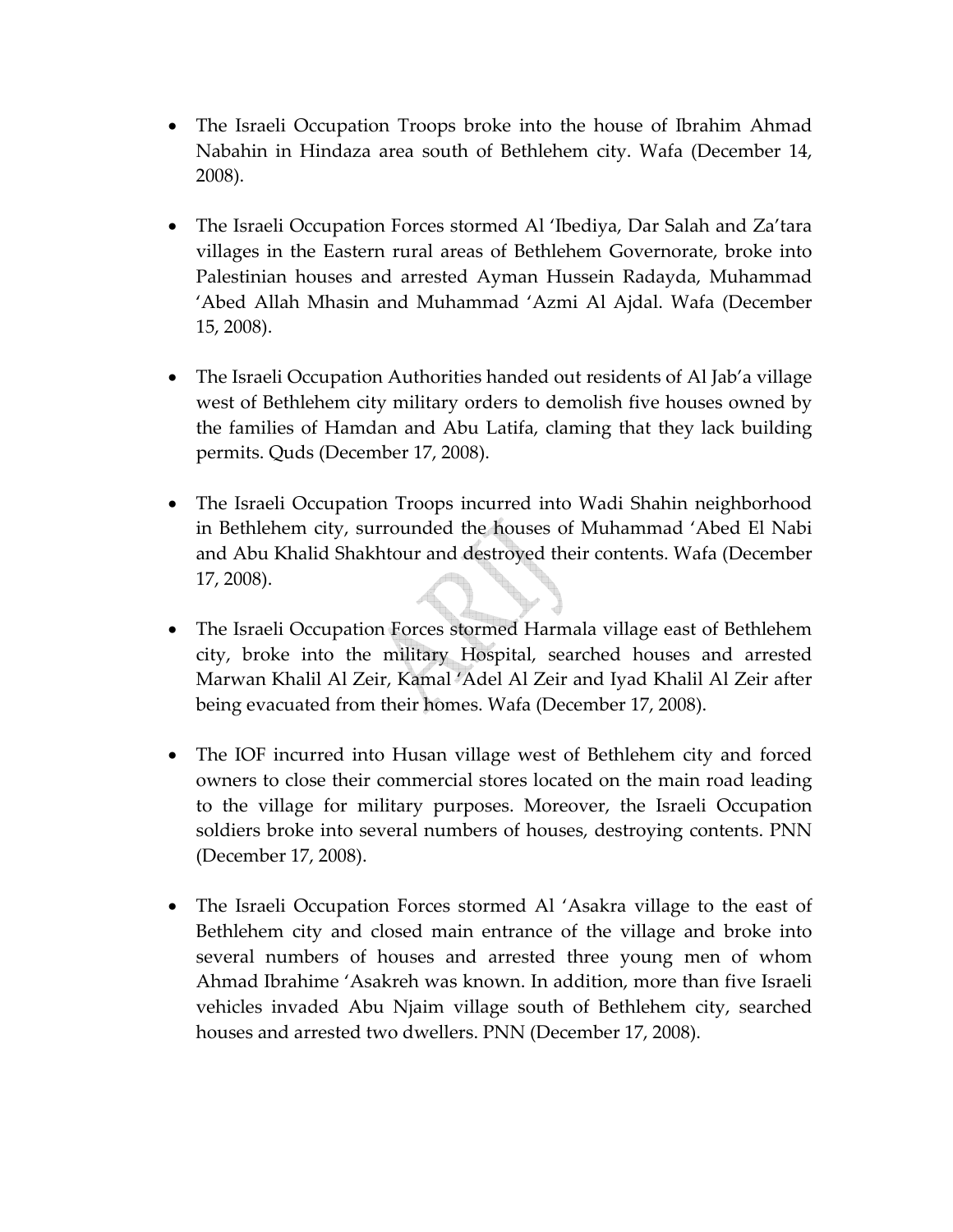- The Israeli Occupation Authorities handed out resident 'Abed El Fatah 'Abed Rabou a final military warning to evacuate his cave in Al Walajeh village to the southwest of Bethlehem city. Wafa (December 17, 2008).
- The IOF broke into the house of Sa'ed 'Awad Sh'ebat in Wadi Abu Sa'da neighborhood in Beit Sahour city and arrested him. Wafa (December 18, 2008).
- The Israeli settlers uprooted more than 150 Olive and Almond trees in Khalet Al Nahla area between Artas and Khalail Al Luz villages to the south of Bethlehem Governorate. Among owners, the following was known: Yousef Rayan. Quds (December 22, 2008).
- The IOF staged into Al Khader village to the south of Bethlehem city and surrounded the house of Mahmoud Muhammad Salah. Quds (December 22, 2008).
- The Israeli Occupation Army stormed Hussan and Al Khadr villages south of Bethlehem city, searched Palestinian houses and arrested Muhammad 'Abed Al Hakim Sabatin, Sami 'Amir Sabatin and Issa Fayiq Salah. Wafa (December 31, 2008).

## **Jericho**

• More than 40 Israeli settlers closed Mizpe Yericho settlement Junction, protesting against the Israeli Courtʹs decision to evacuate the occupied Al Rajabi building in Hebron. Maan News (December 1, 2008).

#### **Hebron**

- More than four Palestinian were severely hurt in Hebron city due to the aggression of more than 400 extremist Israeli settlers in Wadi Al Husein neighborhood. The settlersʹ aggression caused the burning of a house and two cars owned by Nidal Al Ja'bary and Al Sa'afin family. Wafa & Pal Today (December 2, 2008).
- The Israeli Police announced the area surrounding Al Rajabi building (the House of Peace) occupied by the Israeli settlers as closed military area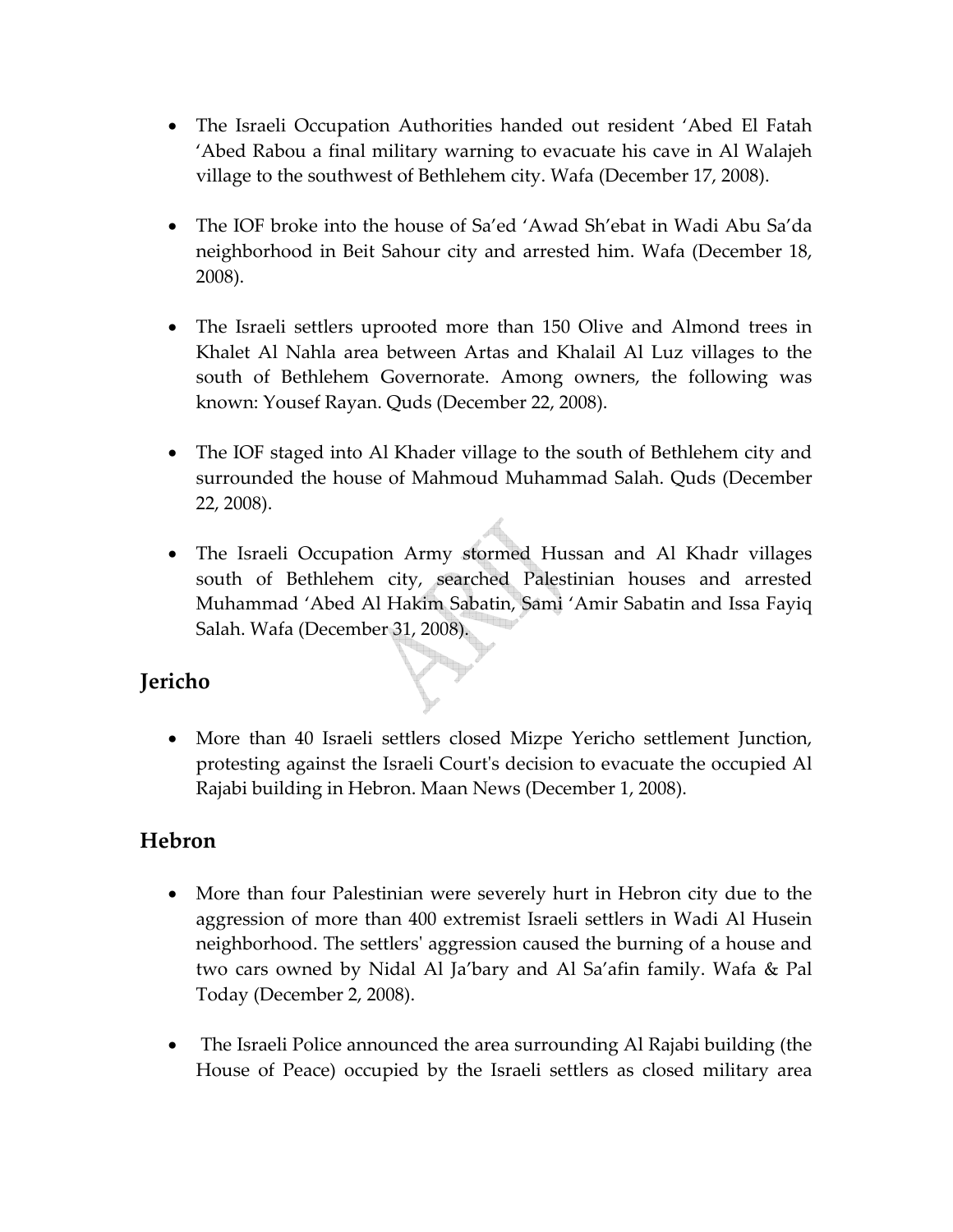after settlers announced plans to march towards Palestinian villages to protest the evacuation. Haaretz (December 3, 2008).

- Jeff Daube, the Director of the ZOA's (The Zionist Organization of America), announced the opening of Hebron branch office in Peace House, the occupied building whose residents are currently facing eviction. INN (December 3, 2008).
- According to an internal and confidential opinion submitted last week by the Israeli Justice Ministry to Defense Minister Ehud Barak, the army must evict the settlers occupying Al Rajabi Building within 30 days of the eviction order. Jpost (December 3, 2008).
- The Palestinian resident Muhammad Majdi Al Ja'bari was severely hurt as group of Israeli settlers from the occupied Al Rajabi building aggressed on him in Wadi Al Husein neighborhood. Wafa (December 3, 2008).
- The IOF broke into the house of Wisam Deeb Al Qudsi in Hebron city, searched the houses, destroyed properties and arrested the owner. Wafa (December 3, 2008).
- Sundus Al Ja'bari (two years old) and her father Nizam were severely hurt when the Israeli settlers occupying Al Rajabi building aggressed on them in Al Ras area in the old city of Hebron. Wafa (December 3, 2008).
- The Israeli settlers of Telim and Adora closed roads leading to Al Kassara and Farsh Al Hawa areas west of Hebron city and hindered Palestinian access in and out of the area. Wafa (December 4, 2008).
- A Group of Israeli settlers closed the roads leading to Hebron city in the areas close to Eztion north of Hebron city and in Otenil settlement near Al Samu' town and throw stones against Palestinian cars. Wafa (December 4, 2008).
- A Group of Israeli settlers opened fire at Palestinian residents in Al Husein neighborhood near Qiryat Arba' settlement and shot three residents. Wafa (December 4, 2008).
- The Israeli settlers set fire into Khalid Bin El Waled Mosque near Qiryat Arba' settlement. Wafa (December 4, 2008).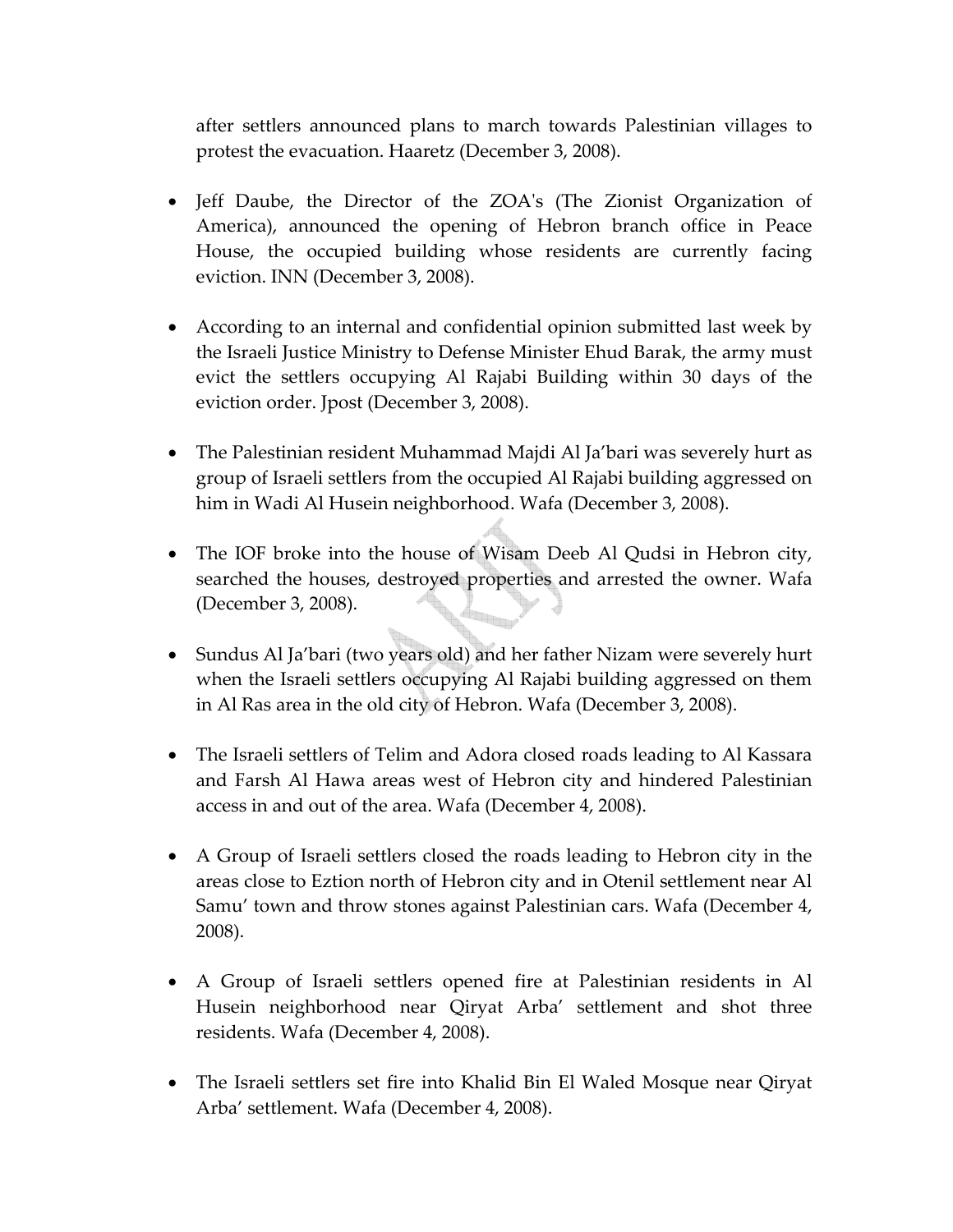- The Israeli settlers continued their aggressions against Palestinians in the old city of Hebron and tried to take over a house which belongs to Al Rajabi family in Al Khan area; in addition, the IOF set fire into the house of Bilal Al Sharabati in Al Dabuya area. Wafa (December 4, 2008).
- The Israeli Occupation Forces forcibly evicted some 250 settlers and their supporters from Al Rajabi building in Hebron, about three weeks after the High Court of Justice ordered its immediate evacuation. Arabs48 & Haaretz (December 4, 2008).
- The Israeli settlers accompanied by the Israeli Occupation forces stormed Bab Al Zawiya area under heavy barrage of gunfire and forced residents to close their commercial stores in the area. Wafa (December 5, 2008).
- A Group of Israeli settlers set fire into a Palestinian house owned by Nidal Al 'Awiwi near Abraham Aveno settlement in Hebron city by throwing incendiary materials inside the house. Moreover, settlers from Hagai settlement south of the city of Hebron aggressed on Palestinian cars which belong to Magdi Sa'ed Al 'Awaysa, Naser Mahmoud Al 'Awaysa and Muhammad Qisiya. Quds & Wafa (December 6, 2008).
- The IOF broke into the house of Khalil Ahmad Al Rajabi in Al Fahs area east of Hebron city, destroyed properties and detained residents in one room. Wafa (December 7, 2008).
- A Palestinian kid was seriously shut by Israeli settlers while surrounding his house in Hebron city. Pal Today (December 12, 2008).
- The Israeli Occupation Army put some remarks on 4000 dunums of lands in 'Arab Al Ramadin village south of Hebron city in an attempt to start the construction of the Segregation Wall in the area according to military order (50/183/T) which was issued on the 1<sup>st</sup> of January 2008. Wafa (December 15, 2008).
- The IOF raided the house of Nasri Sabarneh in Beit Ummar town and arrested his son. Quds (December 17, 2008).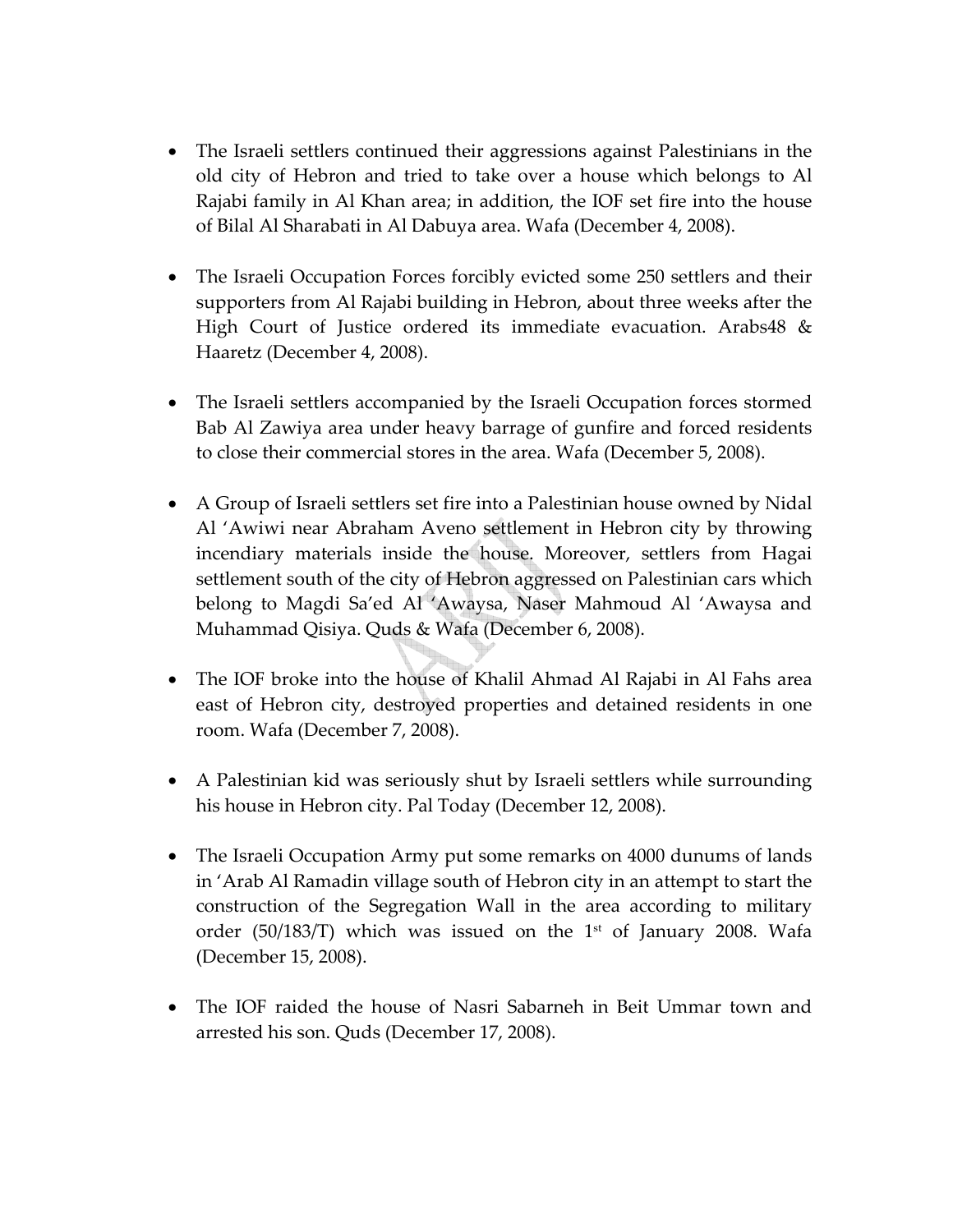- The Israeli Occupation Bulldozers started razing the 4000 dunums of lands in Arab Al Ramadin village south of Hebron city to construct part of the Segregation wall. The IOF hindered landowners ('Amr and Hajja families) from accessing their targeted lands announcing the area as closed military zone. Wafa (December 18, 2008).
- The Israeli Occupation Authorities started erecting a new road south of Shima settlement located between Adh Dhahiriya and Al Samu' towns south of Hebron city in a way to take over 70 dunums of Palestinian lands in the area. It is worth pointing out that expansion activities are taking place inside the settlement. Wafa (December 18, 2008).
- The Israeli Occupation Forces stormed Adh Dhahiriya town south of Hebron city, raided houses and caves under the pretext of looking for wanted Palestinian people. In addition, the IOF broke into the house of Basim Al Khedawi and stole big amount of money. Wafa (December 18, 2008).
- The Israeli Occupation soldiers broke into Carantina medical center in Hebron city, destroyed windows, doors and walls, causing extensive loses to properties. Quds (December 22, 2008).
- The Israeli Occupation Forces banned a Spanish solidarity group from accessing Al Shuhada Street and Qurtuba Elementary School in Hebron city claming that these are closed military areas. Wafa (December 23, 2008).
- The Israeli Occupation troops staged into 'Ein Sara, Haret Al Sheikh, Beir Haram Al Rama, Al Haras neighborhoods and Al Salam Street in Hebron city and broke into several numbers of houses of which Ghasan Abu Shamsiya and Wisam Deeb Al Qasi were known. In addition the IOF stormed the local council of Al Burj village southwest of Hebron city, causing damages. Wafa (December 23, 2008).
- The Israeli Occupation Authorities took over a piece of land from Al Takroury Mountain overlooking the old city of Hebron and constructed a four meters length of a Jewish Candlestick and hedged it with electronic barbed wires. Wafa (December 23, 2008).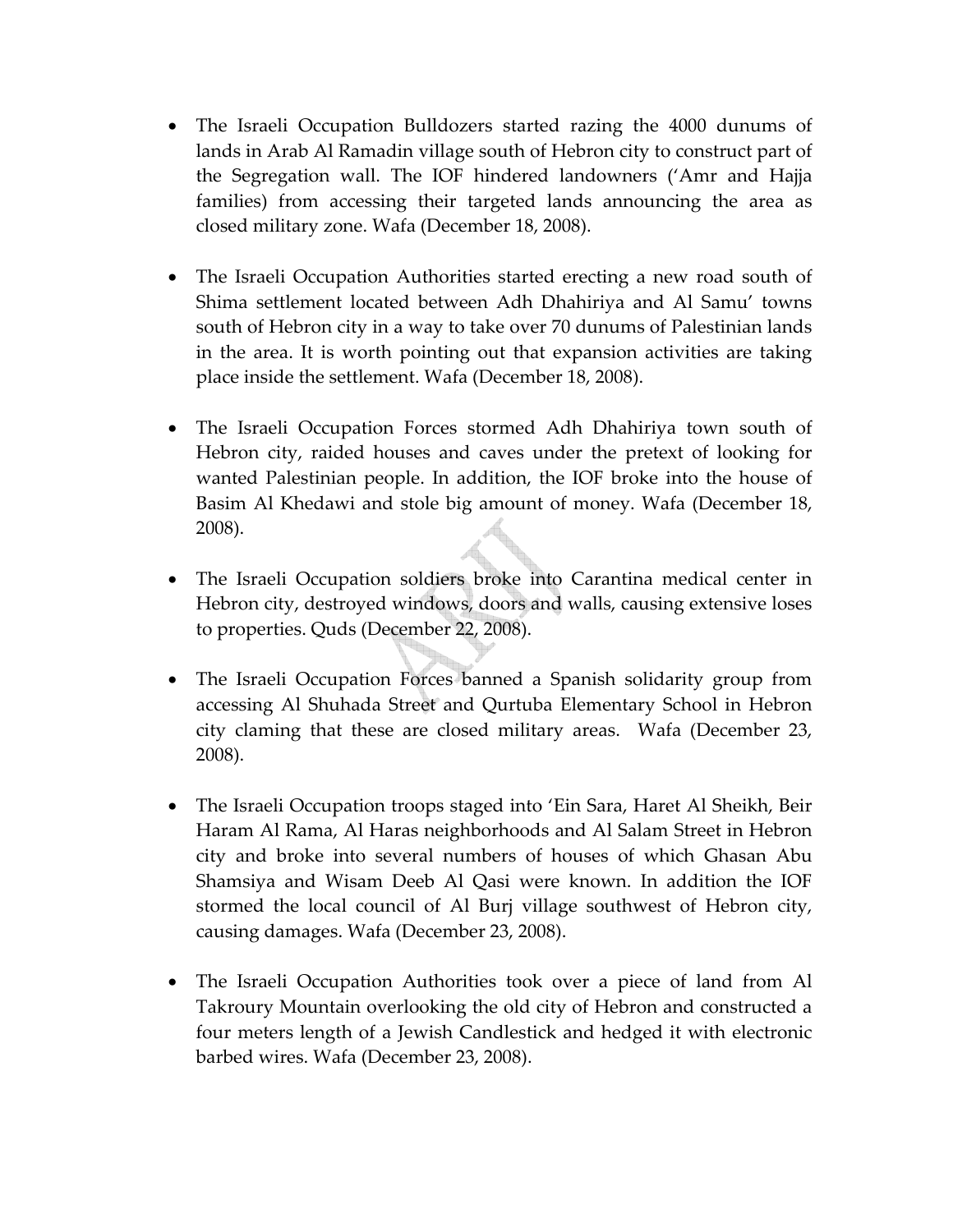- The Israeli Occupation Forces invaded Al Sheiyoukh and Beit Ummar towns in Hebron Governorate and broke into Palestinian houses and arrested Sakhr Yousef Ja'far 'Adi after breaking into his house. In addition, the IOF staged into Surif town northwest of the governorate and into Hebron city and broke into the houses of Ziyad Amin Abu Fara and Anwar Khalil Id'ais, causing damaging. Wafa (December 24, 2008).
- The Israeli Occupation Forces staged into Hebron city and arrested Emad, Salah and Saleh Daoud Muhammad Al Rajabi after breaking into their house. Wafa (December 30, 2008).
- The IOF broke into several numbers of houses in Al Sahla and Tal'it Al Karantina areas in the old city of Hebron and fired sound bombs inside the houses, causing damages to properties. Quds (December 30, 2008).
- The IOF took over the house of Mahmoud Walid Al Rajabi in Jabal Jouhar near Qiryat Arba' settlement and turned it into military post, detaining 20 dwellers. Quds (December 30, 2008).
- The Israeli Occupation Soldiers stormed Tarqumiya town west of Hebron city, broke into houses and destroyed properties. Among owners, the following were known: were: As'ad 'Abed El Fatah Tneneh and Rajab Al Fatafta. Wafa (December 31, 2008).
- Israeli soldiers hurled tear gas canisters at a Palestinian house in Hebron city located near the illegal Israeli Kiryat Arba settlement in the southern West Bank. Several members of one family suffered from teargas inhalation. The soldiers threw the canisters at the home entirely unprovoked, most likely to "amuse themselves." The vehicle from which the soldiers threw the canisters is permanently stationed near the fence between his house and the nearby Israeli settlement. Maannews (December 31, 2008)

#### **Tulkarm**

• The Israeli settlers of Avi Havnetz destroyed more than 80 Olive seedlings in Shufa village southeast of Tulkarm city owned by 'Azmi Saleh; In addition, the settlers destroyed a water pipe which connects the village with 'Izbat Shufa. Wafa & Maan News (December 5, 2008).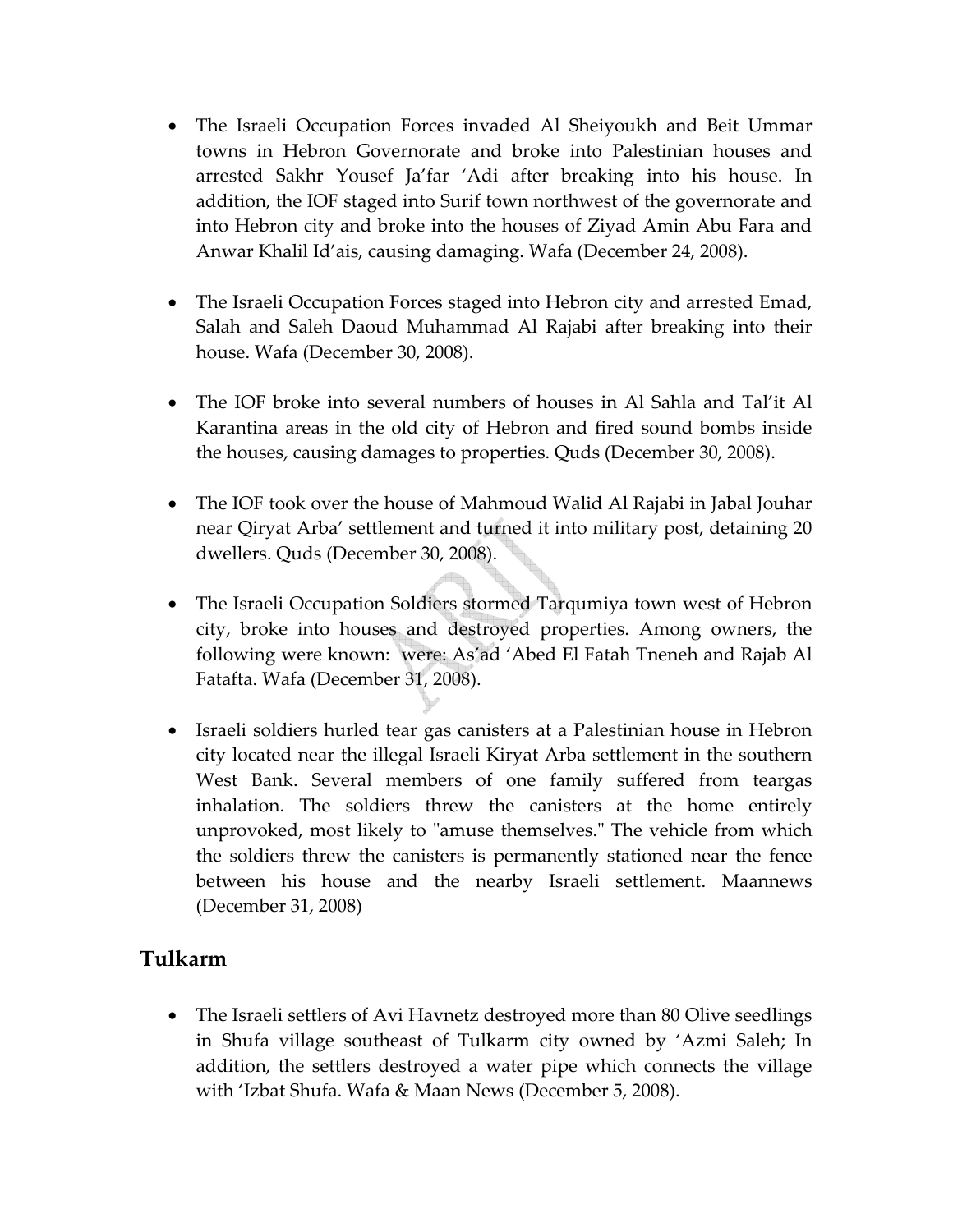- The IOF moved into Tulkarm city, raided and searched two houses belonging to 'Awadh family and arrested Bilal Ibrahim 'Awadh. PCHRGAZA (December 9, 2008).
- The Israeli Occupation soldiers stormed Sayda and 'Atil towns north of Tulkarm governorate, searched houses and arrested three residents: Faris Sami Daqa, Rasim Sa'ed Radad and Hamad Ma'rouf Hamad. Maan News (December 13, 2008).
- The Israeli Occupation Forces staged into Zeita town north of Tulkarm city searched houses and arrested three residents. In addition, the IOF closed the agricultural gate # 527 in Nazlet Issa north of Tulkarm city and banned the access of Palestinian citizens. Quds (December 23, 2008).
- The Israeli Occupation Army stormed into Kafr Qaddum village south of Tulkarm city and broke into several numbers of houses. Maan News (December 29, 2008).
- The IOF broke into Beit Lid sport and cultural club in the southeastern neighborhood of Beit Lid village and destroyed main entrances and properties. Wafa (December 31, 2008).

#### **Nablus**

- The Israeli Occupation Forces installed an Iron Gate along with cement blocks on the road connecting Nablus city with Tulkarm. Wafa (December 1, 2008).
- A Group of extremist Israeli settlers demonstrated at Huwwara checkpoint south of Nablus city and on Yizhar Junction, protesting against the Israeli Court decision to evacuate the occupied Al Rajabi building in Hebron city. Maan News (December 1, 2008).
- The Israeli Occupation Forces constructed an Iron Gate on the entrance of Beit Furik and Beit Dajan villages, which caused the destruction of Palestinian lands in the area. Quds (December 2, 2008).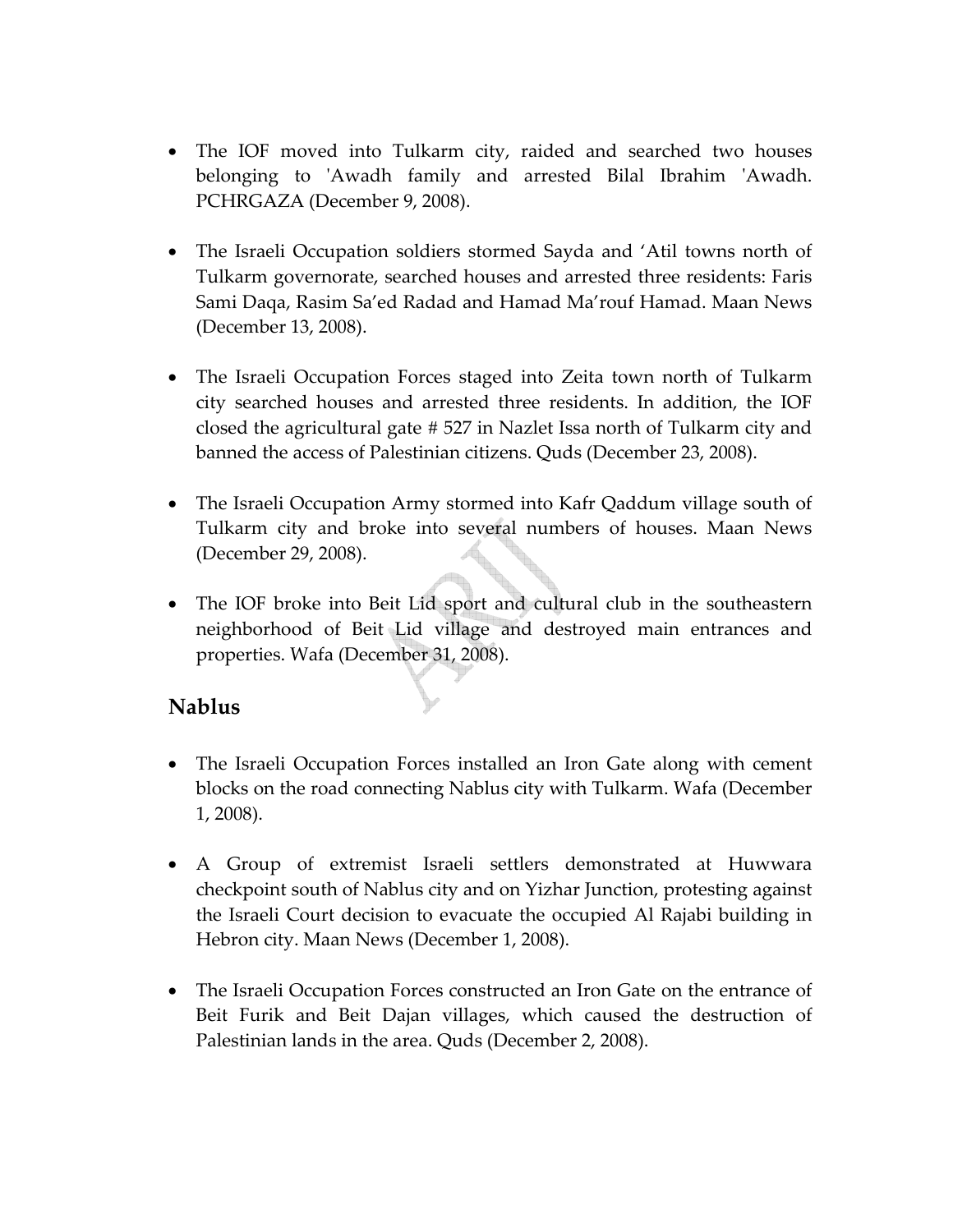- A Group of Israeli settlers stormed Al Sawiya village south of Nablus governorate, aggressed on village's Mosque and wrote some Racist sentences such as "Death to Arabs", in addition to destroying seven Palestinian cars. Among owners, the following were known: Hikmat Abu Ras, Emad Abu Shibli and Riyad Abu Salman. Moreover, the settlers stormed Qabalan village and set fire into the hay fields. Wafa (December 2, 2008).
- The Israeli Occupation Forces closed Shavi Shomron military checkpoint near Deir Sharaf town forcing tens of Palestinian cars to pass through Enav and Bizariya checkpoints. Wafa (December 4, 2008).
- Tens of Israeli settlers and under the protection of the Israeli Occupation Forces stormed 'Asira Al Qiblya village south of Nablus city and set fire into at least one Palestinian house. Wafa (December 4, 2008).
- Tens of Israeli settlers from Yizthar, Itamar and Shilo aggressed on Palestinian houses, set fire into ten fruitful trees and took over a house in Burin village, causing extensive loses. In addition, the IOF broke into a Palestinian house in Bizariya village northwest of Nablus city and closed Beit Furik and Huwwara checkpoints for long hours. Quds & Wafa (December 5, 2008).
- The IOF moved into Madama village, south of Nablus city, raided and searched a number of Palestinian houses. PCHRGAZA (December 5, 2008).
- The Israeli settlers of Alon Moreh staged into 'Azmout village east of Nablus city, aggressed on Palestinian houses and caused panic to citizens. Quds (December 7, 2008).
- The Israeli Occupation Authorities allowed Palestinians over 50 from leaving Nablus Governorate with their own cars through Huwwara checkpoint without permissions. Quds (December 7, 2008).
- The Israeli Occupation troops stormed the house of Jawad Ibrahim Thabit north of 'Azmout village east of Nablus city and detained residents in one room. Pal today & Maan News (December 10, 2008).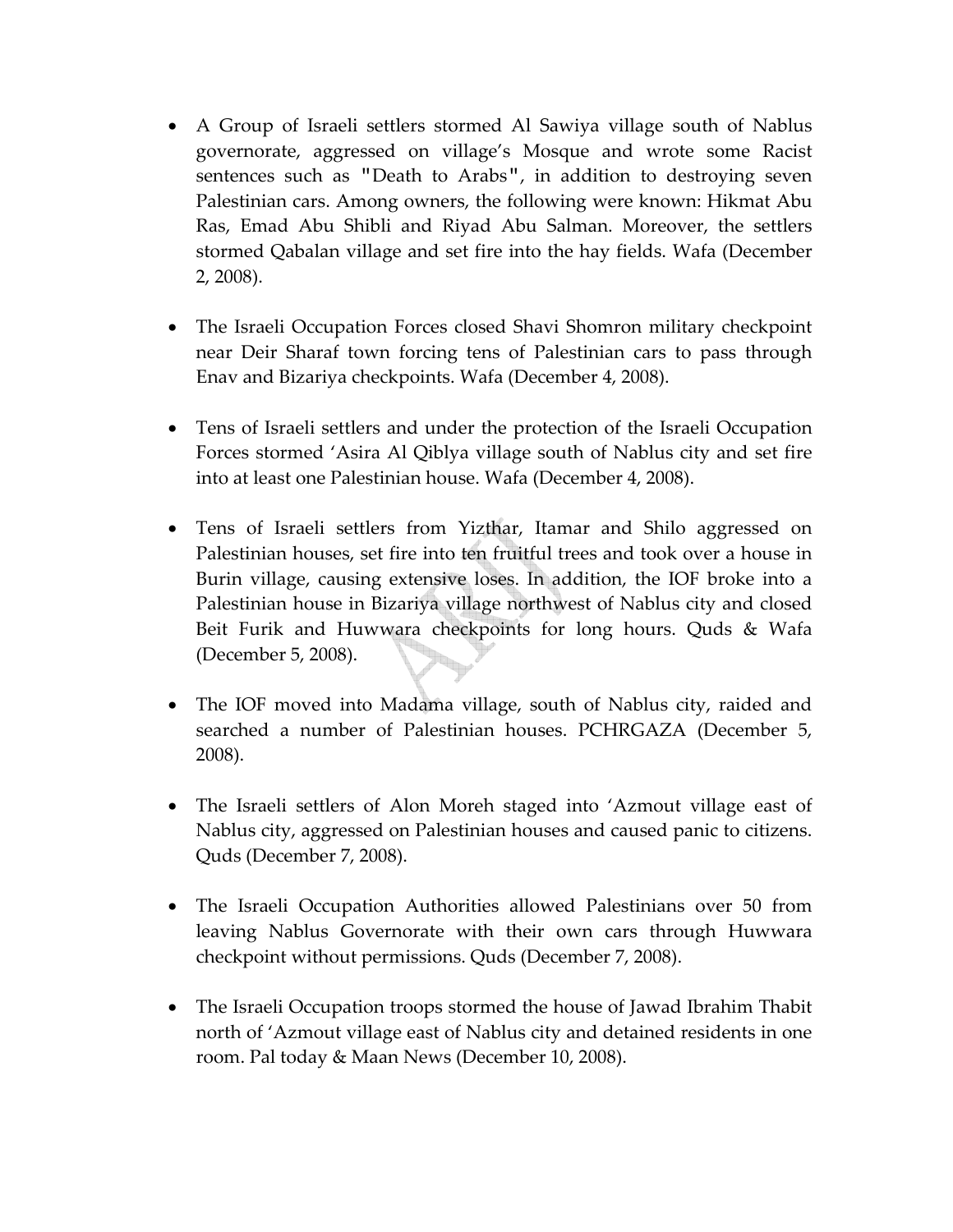- The Israeli settlers of Shave Shomron settlement stormed Sabastya town north of Nablus city and opened fire at Palestinian houses and properties. Wafa & Maan News (December 10, 2008).
- The Israeli Occupation Forces staged into Madma village south of Nablus Governorate, stormed Palestinian houses and arrested six citizens. Wafa (December 11, 2008).
- At least one Palestinian house was set into fire due to the sound bombs which were fired by the Israeli Occupation Forces against the houses in Burqa village west of Nablus city. Among owners, the following were known: Tawfiq 'Abed Allah Yousef. In addition, the IOF destroyed the car of Najeh Muhammad Odeh Abu Omar in the village. Wafa & Maan News (December 11, 2008).
- The Israeli Occupation Forces stormed Al Sheikh Emad area (recreational parks) west of Nablus city and detained four Palestinian citizens and forced others to evacuate the area. Maan News (December 12, 2008).
- The IOF moved into Nablus city, raided and searched a number of Palestinian houses and arrested Eihab Zaher Al‐Bireh. PCHRGAZA (December 12, 2008).
- The IOF stormed Balata Refugee Camp and arrested Rami Basam and Mujahid Abu Seiries. Wafa (December 15, 2008).
- The Israeli Occupation Forces stormed Beita town south of Nablus city, raided houses and arrested the teacher Yamin 'Abed El Jalil Sa'adeh Dweikat. The IOF also opened fire at the electric poles in the town causing extensive loses. Wafa (December 18, 2008).
- The Israeli Occupation Army staged into Madma village south of Nablus city and broke into several numbers of Palestinian houses, causing damages to properties. Wafa (December 23, 2008).
- The Israeli settlers accompanied by Israeli Occupation Army restored Yousef Tomb in Nablus city which was destroyed during the second Intifada. Quds (December 26, 2008).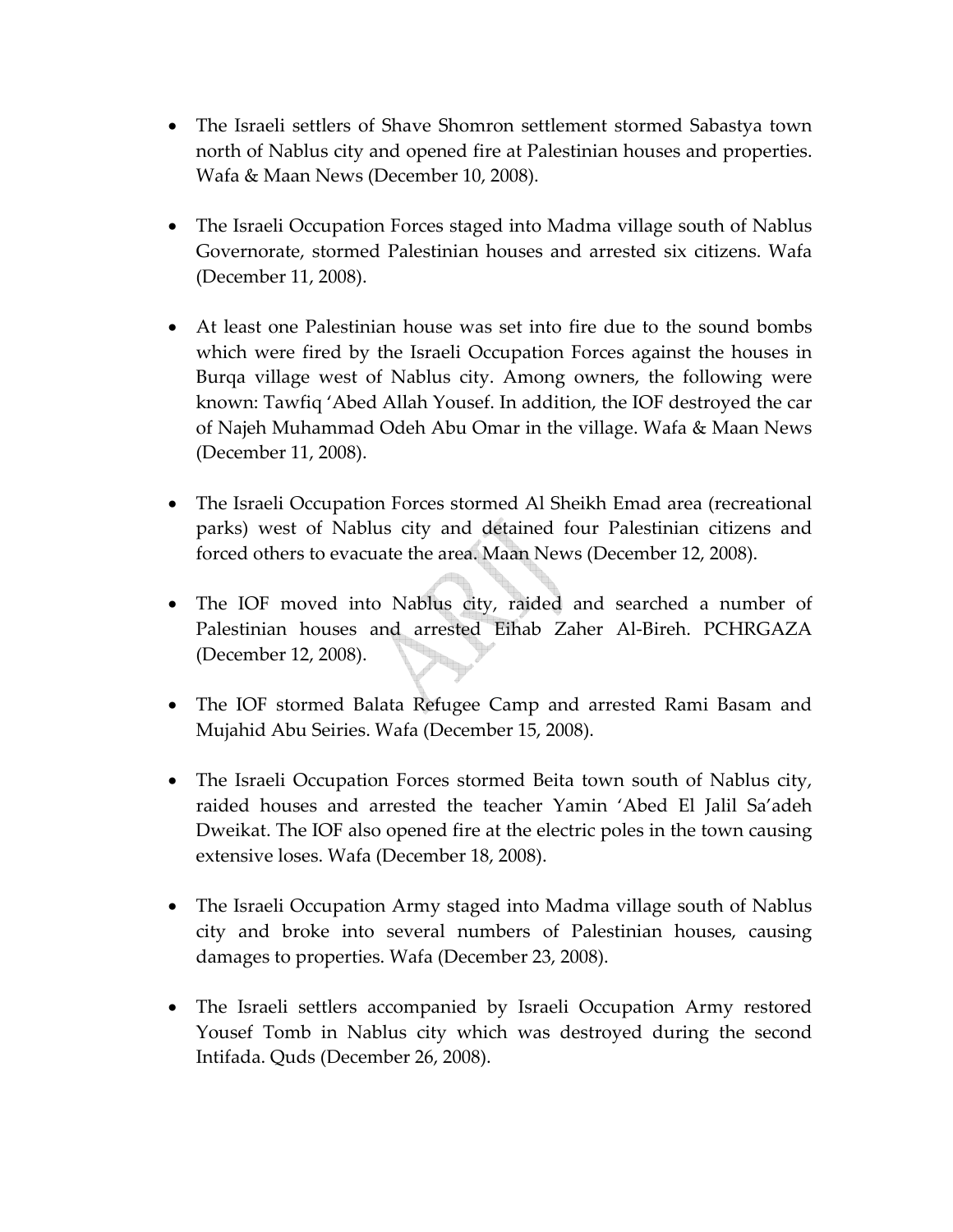- The IOF staged into Tal village west of Nablus city and arrested four citizens after severely beating them. Quds (December 27, 2008).
- The Israeli Occupation Forces stormed Madma village near Nablus city, surrounded houses, broke into a cultural center, destroyed properties and arrested Muhammad Jabar, Muhammad Zahir, Yasir Nasar and Kamal Nasar. Wafa (December 29, 2008).
- More than ten Israeli vehicles under heavy barrage of gunfire staged into Tel village southwest of Nablus city and carried out immoral actions in the streets. Wafa (December 30, 2008).
- The Israeli Occupation Forces imposed curfew on Huwwara town south of Nablus city and banned Palestiniansʹ access. Wafa (December 30, 2008).
- The Israeli Occupation Army closed Beita wholesale market (Fruit and Vegetable market) for two days under the pretext of throwing stones against the IOF vehicles. In addition, the IOF erected two flying checkpoints on Beita and Kuza Junctions after evacuating people from the area and imposing curfew. Maan News (December 30, 2008).
- The Israeli Occupation Forces manning Beit Iba and Shavi Shomron checkpoints banned Palestinian access in and out of Nablus city and detained citizens for long hours. Wafa (December 31, 2008).

## **Jericho**

- The Israeli Occupation Forces staged into Al Zubeidat town north of Jericho city and broke into Fathi Isma'il Zbeidat, destroying properties. Wafa (December 4, 2008).
- The Israeli settlers closed Ramallah‐ Jericho road for long hours. Wafa (December 4, 2008).

#### **Tubas**

• The Israeli Occupation Forces closed vast areas of grazing lands east of Tubas Governorate by announcing them "closed military zone" and hindered farmers from accessing the area. Wafa (December 18, 2008).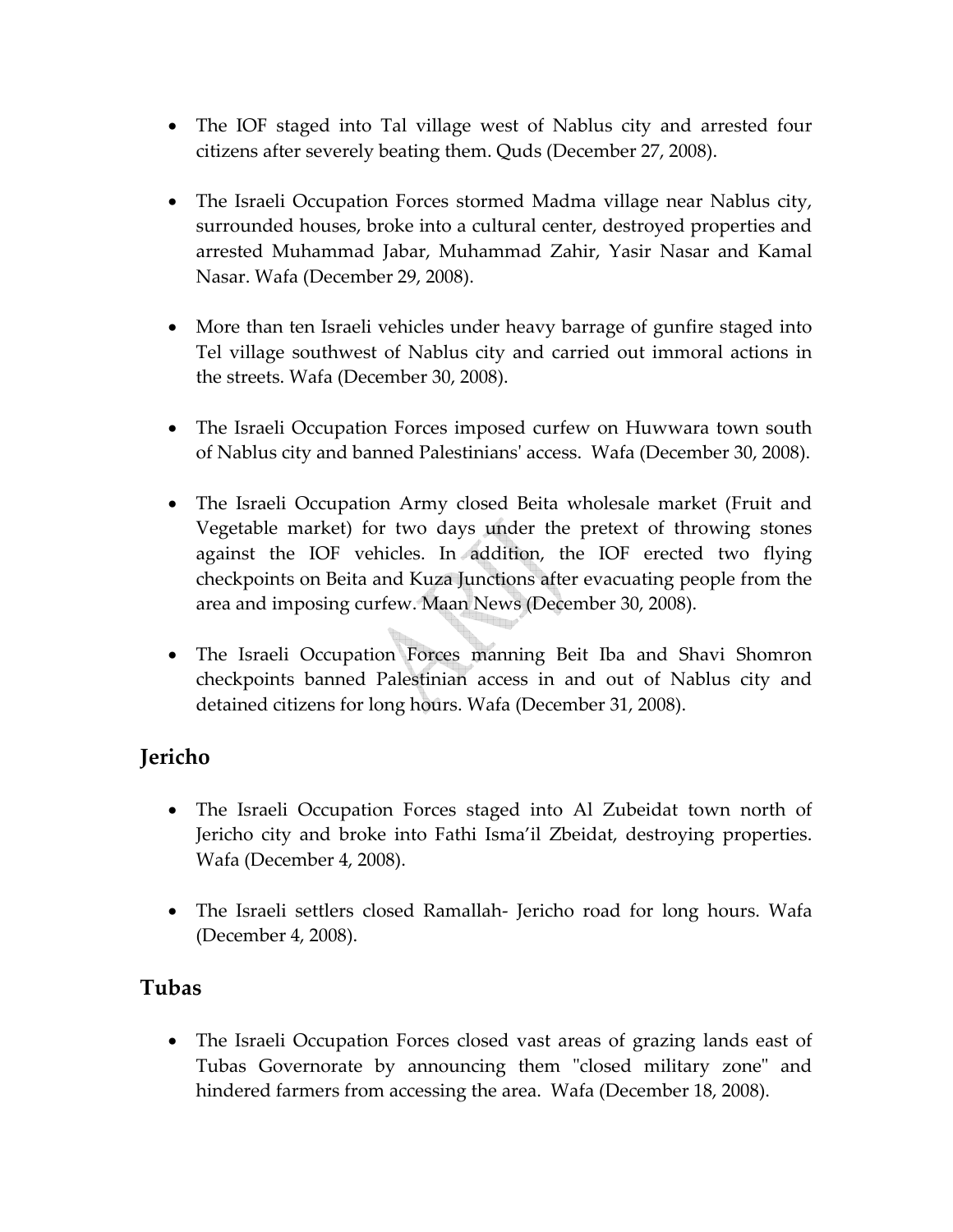## **Ramallah**

- The Israeli settlers of Shilo, Ma'ale Levona, and 'Eli stormed Sinjil village and aggressed on Palestinian houses, cars and wrote some Racist words on Al Nur Mosque. Quds (December 3, 2008).
- A group of Israeli settlers aggressed on two Mosques in Sinjil and Turmus'aya villages and wrote Racist words such as "Death to Arabs". Wafa (December 2, 2008).
- The Israeli settlers of Zeit Ra'nan uprooted 50 Olive trees in Ras Karkar village west of Ramallah city which belong to 'Azam Muhammad Samhan, Raja Muhammad Nofal, 'Abed Allah 'Abed El Qader Nofal, Nayef Hashim Samhan, Ayman Ahmad Samhan, Hussny Ibrahim Nofal and Khalid Mustafa Samhanm; in addition, the settlers tried to break into the houses of Ahmad, Muhammad and Nawaf Hashim Samhan. Wafa & Quds (December 2, 2008).
- The Israeli Occupation Forces stormed the house of Yousef Al Qutoub in Al Mazra'a Al Gharbiya village, destroying all properties. Wafa (December 3, 2008).
- The Israeli settlers of Halmish closed Ramallah‐ 'Aboud road and aggressed on Palestinian cars, causing damages. Wafa (December 4, 2008).
- Israeli settlers of Zeit Ra'nan uprooted 24 Olive trees in Ras Karkar village west of Ramallah city which belong to Nidal Hassan Samhan and Suhail Samhan. Wafa (December 5, 2008).
- Israeli settlers of Levona north of Ramallah city threw stones on Palestinian cars passing through Sinjil road which links Nablus and Ramallah Governorates, and severely hurt two residents. Quds (December 7, 2008).
- Yesha Activists called for gathering of Israeli settlers on Saturday night in the synagogue of Migron outpost. The gathering will deal in reciprocal involvement and disobeying orders to uproot Jewish communities. INN (December 13, 2008).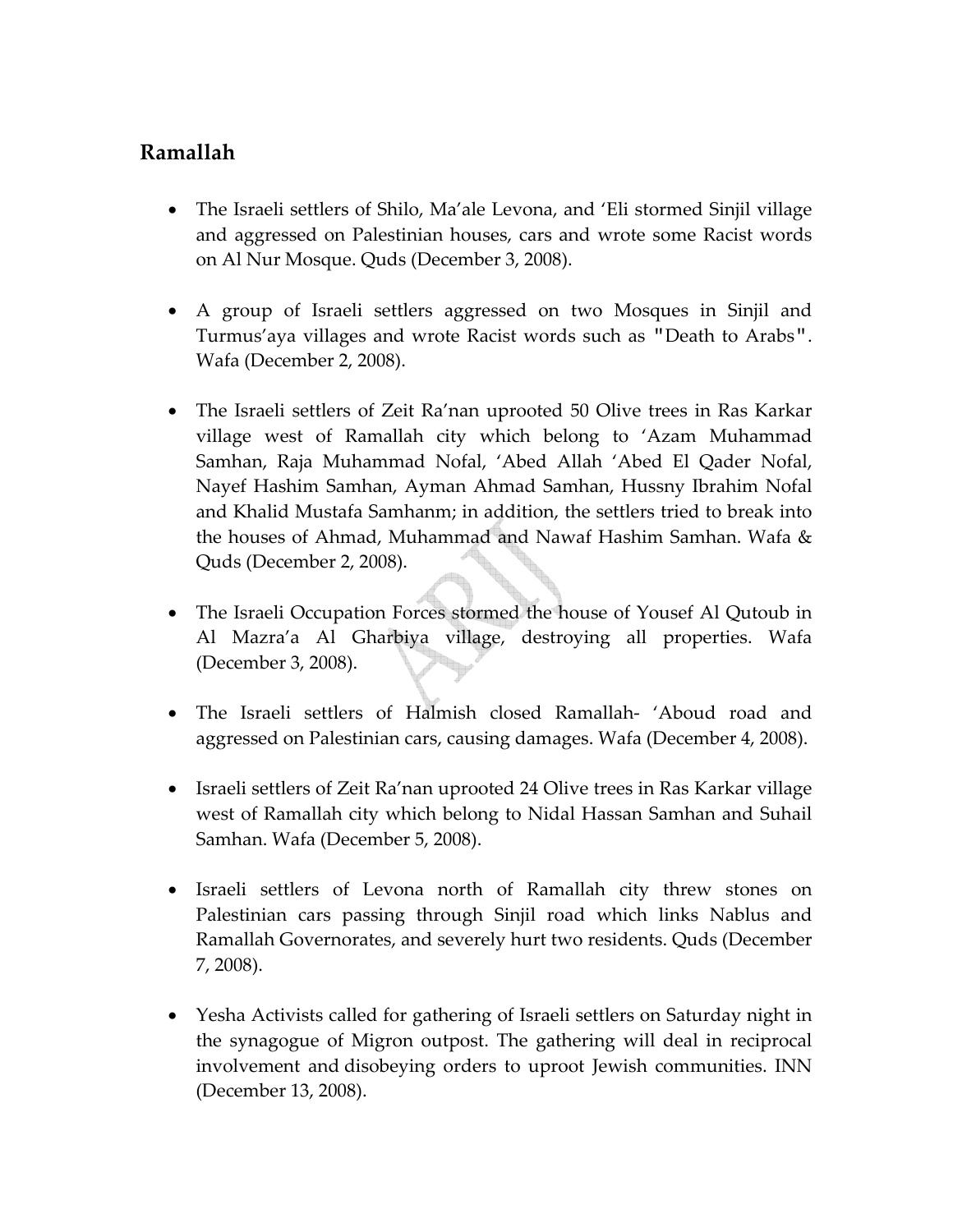- The Israeli Occupation Forces broke into Al Silwadi building, Red Crescent hospital, Investment and Al Aqsa Banks in Al Bireh city in Ramallah and photographed the building. Maan News (December 13, 2008).
- The Israeli Occupation Forces stormed Abu Mish'al village in Ramallah Governorate and searched houses, destroying properties. Wafa (December 14, 2008).
- The Israeli High Court of Justice issued an order to re-route the Segregation Wall path in Bil'in village in Ramallah Governorate and to pay Bil'inʹs mayor 10,000 shekels for his legal expenses. Quds & Al Hayat Al Jadeeda & INN (December 16, 2008).
- Tens of Israeli settlers accompanied by Israeli Occupation soldiers gathered on the hilltops of Surda village north of Ramallah city. Wafa & Pal Today (December 19, 2008).
- The Israeli Occupation Forces closed Qalandyia checkpoint south of Ramallah city and banned Palestinian access in or out of Ramallah city. Quds (December 22, 2008).
- The IOF stormed Ni'lin village west of Ramallah city and broke into the houses of Ibrahim, Sami and Ahmad Mustafa 'Amiya, and destroyed windows, doors and furniture. Quds (December 23, 2008).
- According to a report issued by B'Tselem, 58% of the lands where the Israeli outpost Ofra was built belong to Palestinians from Silwad and 'Ein Yabroud villages in Ramallah Governorate. Quds (December 23, 2008).
- The Israeli settlers of Talmon C and Niriya settlements razed hundreds of dunums of lands in Al Kukra area in Ras Karkar village. Quds (December 26, 2008).
- The Israeli Occupation Army stormed Bil'in village near Ramallah city and searched houses. Quds (December 30, 2008).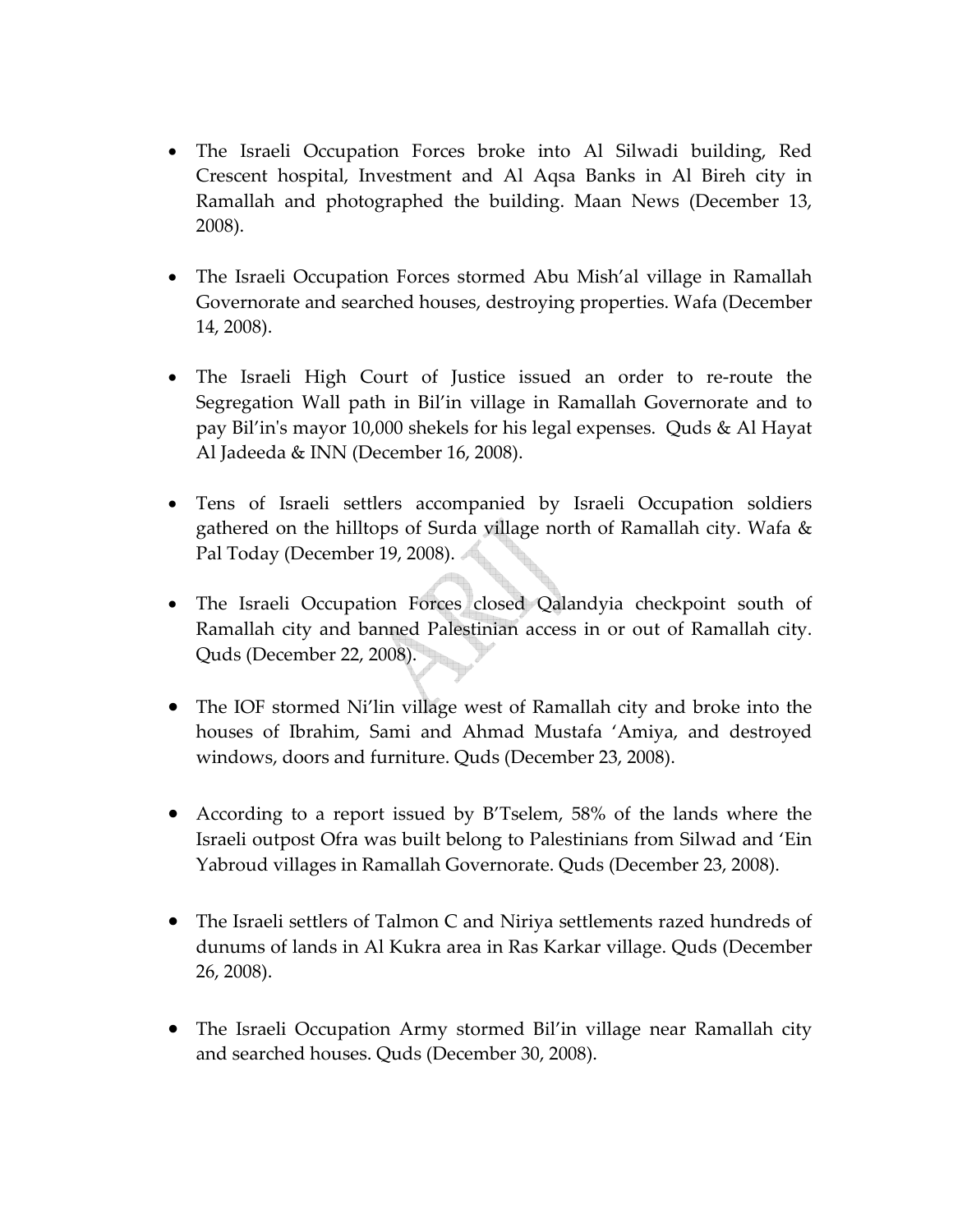## **Jenin**

- The Israeli Occupation Forces stormed 'Aba village east of Jenin city and erected flying checkpoint on the road linking Jenin city with Nablus and detained Palestinian citizens for hours. Wafa (December 1, 2008).
- The Israeli Occupation Authorities handed out citizen Omar Qabaha a military warning to demolish his two water wells in Tura Al Gharbiya village west of Jenin for lacking building permits and for being located close to the Israeli Segregation Wall path. Wafa (December 1, 2008).
- The Israeli Occupation Soldiers moved into Jenin city and Jenin refugee camp. They raided and searched a number of houses and arrested Ahmed Mohammed Abu ʹAmira. PCHRGAZA (December 2, 2008).
- The Israeli Occupation Forces moved into Zabuba village, west of Jenin. They raided and searched a number of houses and arrested Eyad Hassan Abu Zaytoun. PCHRGAZA (December 2, 2008).
- The IOF staged into 'Anin, 'Arraba, Kafr Ra'ei and Sanour villages, raided and searched a number of houses, causing damages to properties. PCHRGAZA (December 2, 2008).
- The Israeli Occupation troops staged into 'Arraba and Burqin villages in Jenin and arrested Ma'an Khalid Omran and Muhammad Khalid Al 'Asi after storming their houses. Wafa (December 3, 2008).
- The Israeli Occupation Forces erected several numbers of flying checkpoints on Jenin‐Nablus road, between Al Zababdeh town and Al Kafeir village and another flying checkpoint between Tubas and Jenin, detaining Palestinian residents for hours. Wafa (December 3, 2008).
- The Israeli Occupation Forces stormed Al Fandaqumiya village south of Jenin city and broke into more than 20 Palestinian houses after destroying main entrances. Wafa (December 4, 2008).
- The Israeli settlers entered the evacuated settlement of Homesh south of Jenin city and threw stones at alestinian cars passing through Jenin‐ Nablus road. Wafa (December 4, 2008).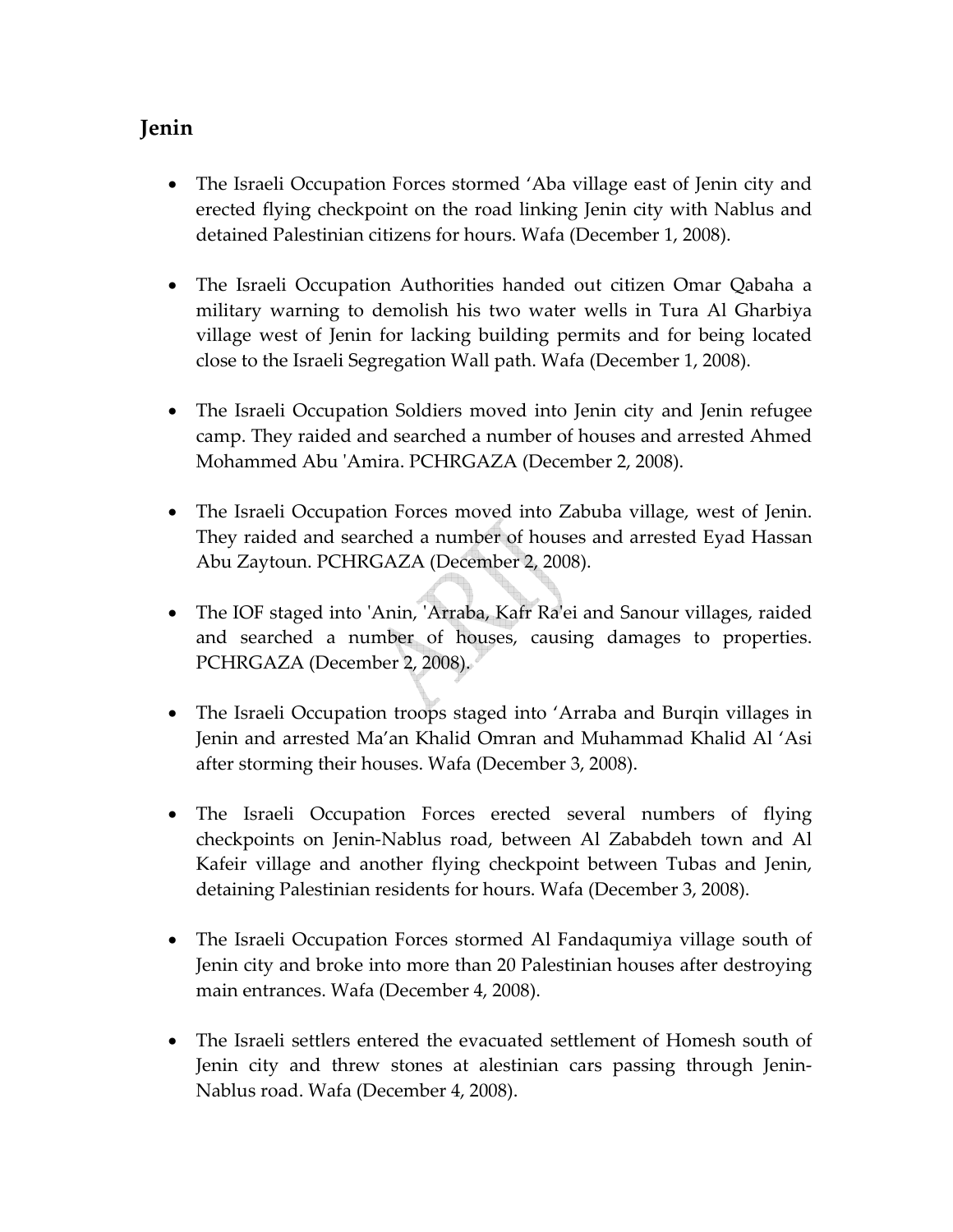- The IOF erected two temporary checkpoints near 'Arraba town south of Jenin city and another one between 'Arraba and Ya'bud, and hindered Palestinian access. Wafa (December 4, 2008).
- The Israeli Occupation Forces erected two flying checkpoints near Jaba' town and Fahma village south of Jenin city. Wafa (December 5, 2008).
- The Israeli Occupation troops staged into Zabuba village west of Jenin city and carried out immoral actions in the streets. Wafa (December 5, 2008).
- The IOF stormed Jenin city and refugee camp and carried out immoral measures in the streets. Wafa (December 7, 2008).
- The IOF staged into Jenin Refugee Camp, broke into the houses of Nawal Al Sa'di and Sa'ed El Din Al Sa'di, destroyed properties and arrested Nawal. Quds (December 8, 2008).
- An Israeli settler from Mevo Dotan settlement freed wild dogs at citizen Naji Lutfi Zuhair while being in his land in 'Arraba town southwest of Jenin city. Wafa (December 9, 2008).
- The Israeli Occupation Forces staged into Jenin city, Jenin refugee camp and Silet Al Harithiya town and carried out house to house search campaign. In addition, the IOF erected a flying checkpoint on the main entrance of Zabuba village, detaining residents for hours. Wafa (December 11, 2008).
- The IOF erected temporary checkpoint between Qabatiya and Al Zababda towns south of Jenin city and banned Palestinian access between the two towns. Wafa (December 12, 2008).
- The Israeli Occupation Troops staged into 'Arraba, Kafr Ra'i, Fahma and Al Rama villages south of Jenin city and carried out immoral actions in the streets. In addition, the IOF erected flying checkpoints between Kafr Ra'i, 'Allar and Al Rama villages, detaining residents for long time. Wafa (December 12, 2008).
- The IOF incurred into Zabuba village west of Jenin city, searched houses and arrested four Palestinians: Wadi' Basam Maqaldeh, Muhammad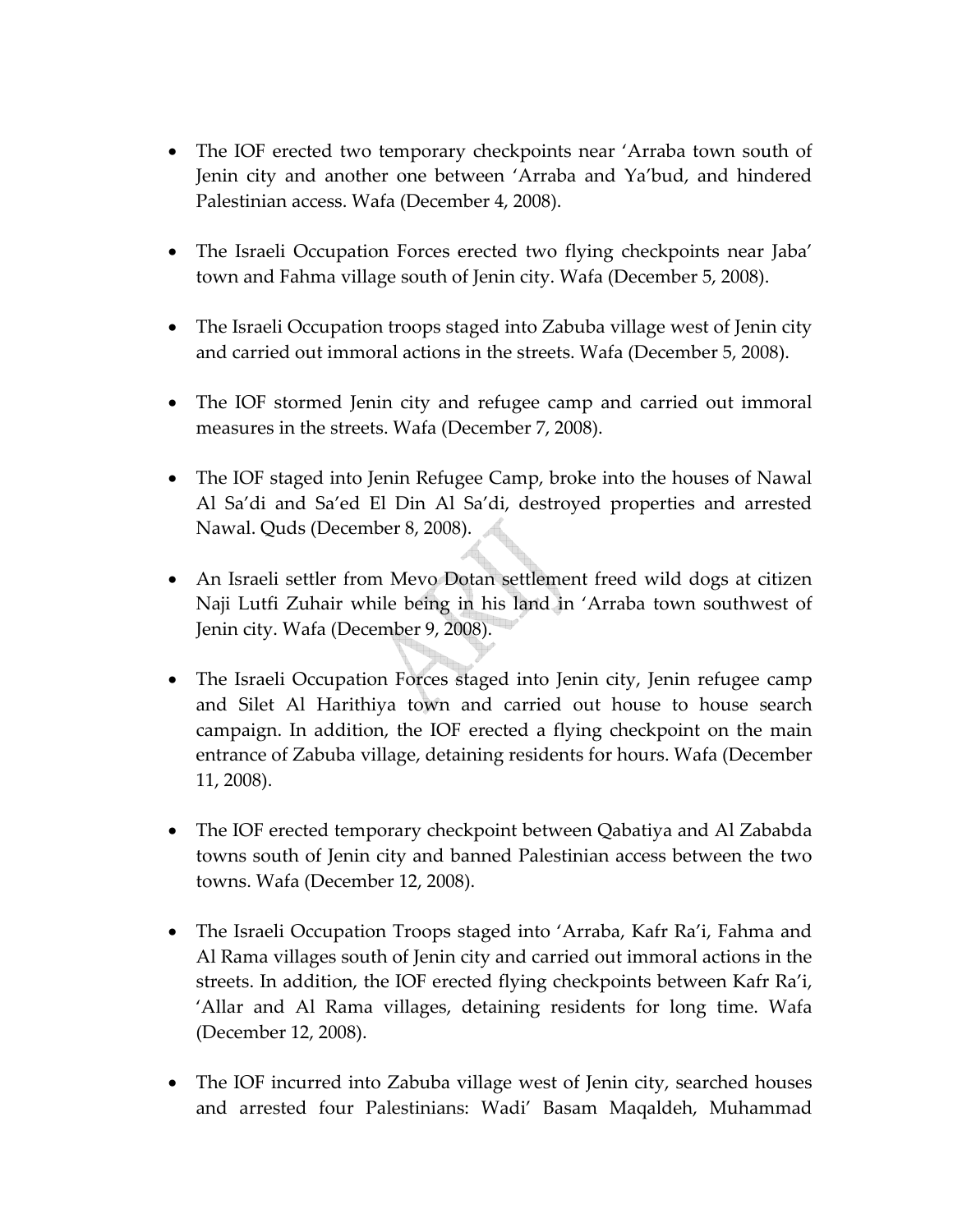Rasmi 'Abahreh, Yousef Jamal Ziqzaq and Munther Riyad Abu 'Ibeid. In addition, the Israeli Occupation Forces erected temporary checkpoint between Qabatyia town and Mislya village south of the city of Jenin, detaining Palestinian cars for long time. Wafa & Pal Today (December 13, 2008).

- The Israeli Occupation Troops staged into Al Yamun, Kafr Ra'i and Al Rama villages in Jenin Governorate and closed the road connecting 'Arraba and Fahma villages by erecting flying checkpoint on the road. In addition, the IOF arrested ten residents in Zabuba village west of Jenin city. Wafa (December 14, 2008).
- The IOF erected temporary checkpoint between Burqin and Kafr Qud villages southwest of Jenin city in addition to storming Al 'Arqa and Al Hashimiya villages. Wafa (December 15, 2008).
- The Israeli Occupation Forces manning Al Hamra checkpoint banned a German solidarity group from accessing Jenin city and detained them for more than four hours. Quds (December 16, 2008).
- The Israeli Occupation Forces incurred into 'Arraba, Kafr Ra'i, Fahma, Jaba' and Al Rama towns in Jenin Governorate. Wafa (December 16, 2008).
- The Israeli Occupation Soldiers incurred into Jenin city, Rummana, Zabuba, T'anik and Silet Al Harithiya villages west of the city and carried out immoral actions in the streets. Wafa (December 17, 2008).
- The Israeli Occupation troops erected two temporary checkpoints south of Jenin city, one near 'Arraba town and the other near the junction of Sanour village. Wafa (December 17, 2008).
- The Israeli Occupation vehicles staged into 'Arraba town southwest of Jenin city and the IOF broke into the house of Muhammad Musa, forced citizens to evacuate the house for two hours and arrested his son Farouq. In addition, the Israeli Occupation Forces stormed Sanour, Al Jadeeda, Maythaloun, Seiries and Marka villages south of Jenin. Wafa (December 19, 2008).
- The Israeli Occupation vehicles stormed Jenin city, Ya'bud, 'Arraba, Kafr Ra'i, Fahma and Al Rama villages and broke into several numbers of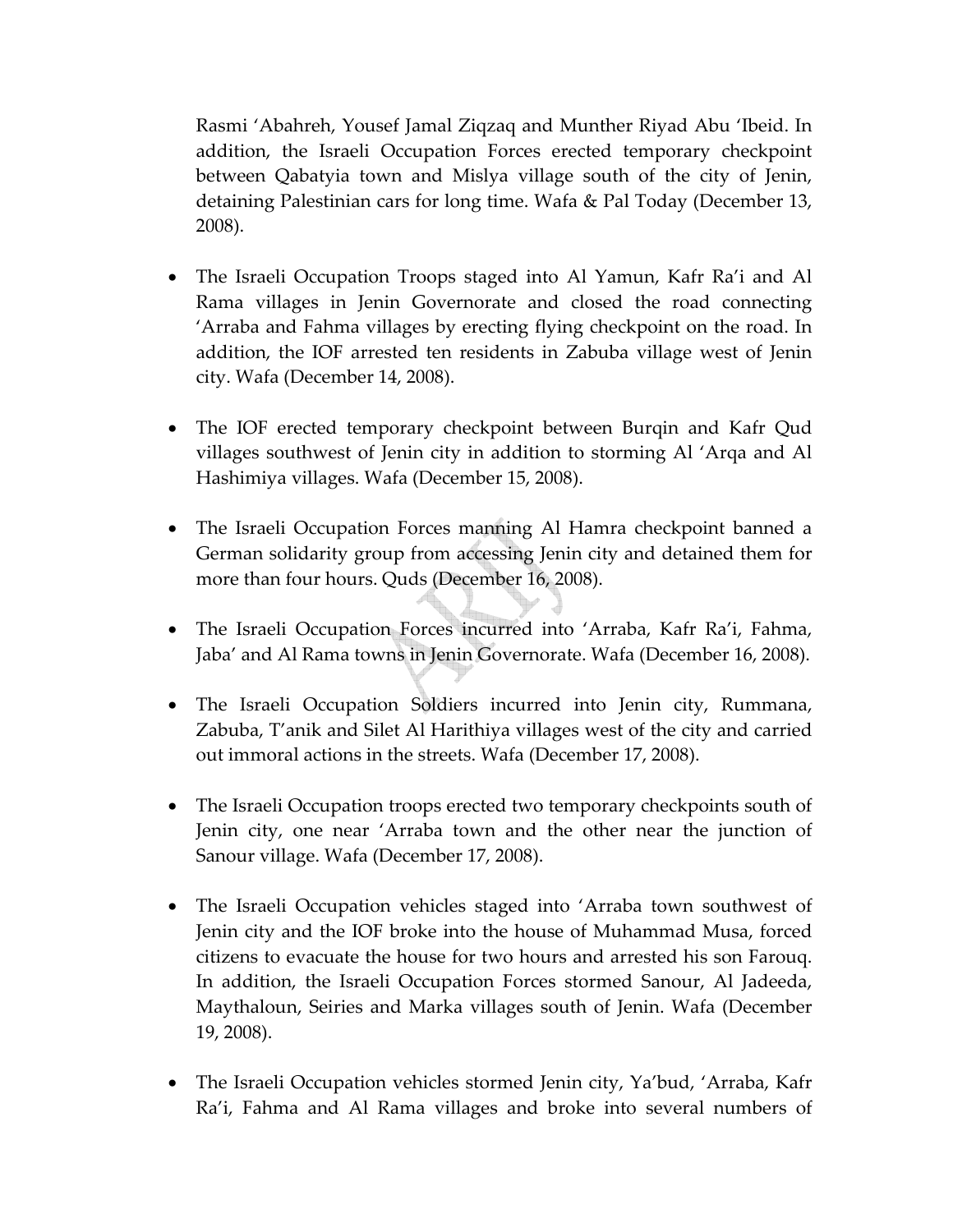Palestinian houses. Moreover, the IOF incurred into Qabatyia town, searched houses in Al Zakarneh neighborhood and set fire into the house of 'Ali Al Shayeb. Wafa (December 20, 2008).

- The IOF staged into Qabatyia town west of Jenin city searched the house of Samir Muhammad Nazal and arrested him. Quds (December 24, 2008).
- The Israeli Occupation Soldiers stormed 'Arraba and Fahma towns south of Jenin Governorate and carried out immoral actions in the streets. Wafa (December 25, 2008).
- The IOF staged into 'Arraba town south of Jenin under heavy barrage of gunfire, causing panic to residents. Wafa (December 26, 2008).
- The IOF erected temporary checkpoint on the main entrance of Fahma village southwest of Jenin city, detained residents and checked their ID's. Wafa (December 29, 2008).
- The Israeli Occupation vehicles stormed Al Yamun town, Al Hashimiya and Al 'Arqa villages west of Jenin city and carried out harsh measures. Wafa (December 29, 2008).
- The IOF erected a temporary checkpoint between the villages of Beir Al Basha Al Shuhada and Muthalath Al Shuhada on Jenin‐ Nablus road southwest of Jenin city and detained residents for hours. Wafa (December 30, 2008).
- The Israeli Occupation Forces stormed Tura Al Sharqiya village southwest of Jenin city and broke into the house of Fayez Muhammad Qabha and arrested him. Moreover, the IOF staged into Al Kharuba neighborhood and in Sabah El Kheir outskirt in Jenin city and carried out an intensive house to house search. Wafa (December 30, 2008).
- The IOF invaded 'Anza village south of Jenin city and arrested 'Aref 'Abed Allah Barahmeh. In addition, the IOF staged into 'Arraba, Kafr Ra'i, Fahma and Al Zawiya villages, carrying out immoral actions in the streets. Wafa (December 30, 2008).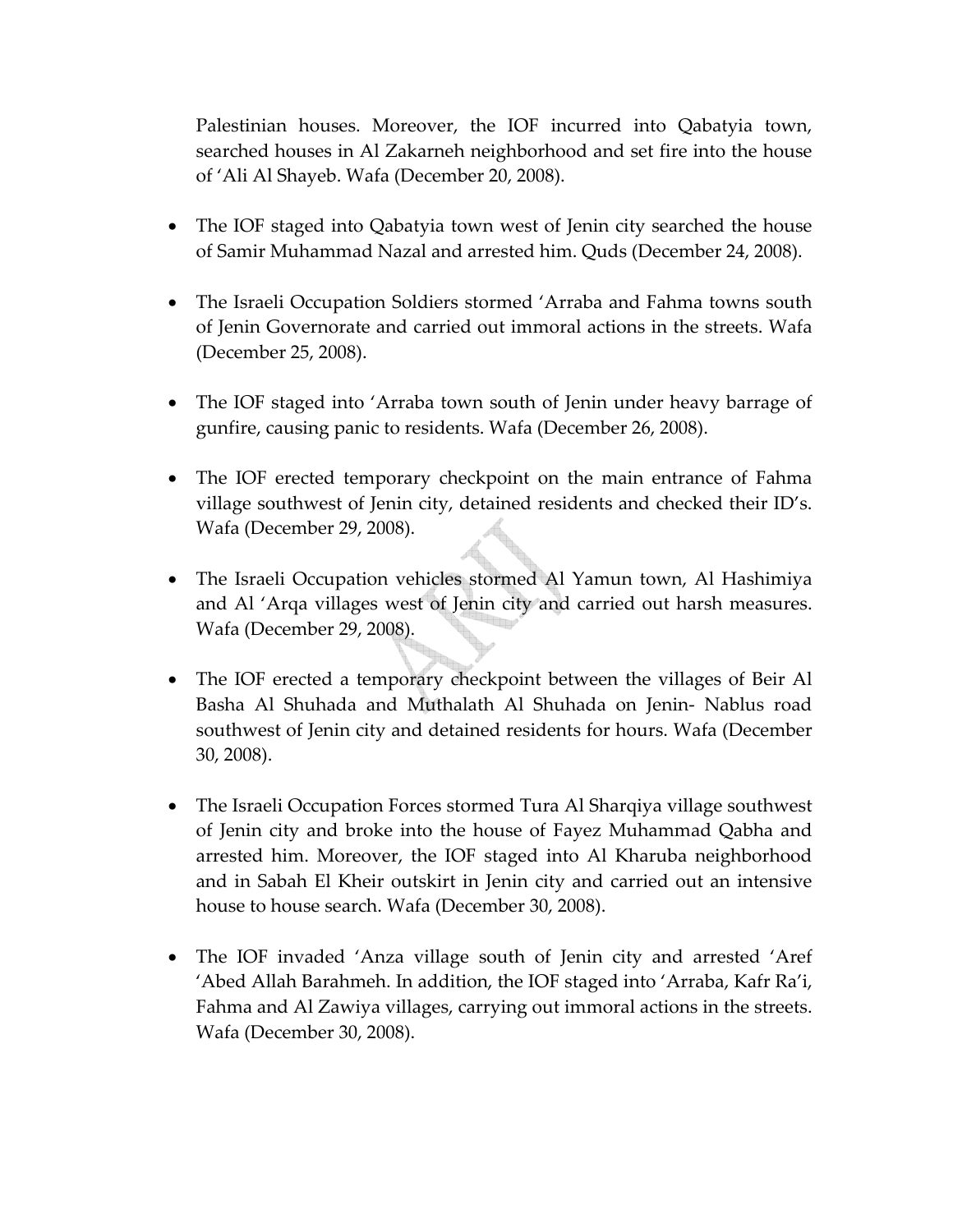• The IOF invaded 'Arraba, Kafr Ra'i, Fahma and Al Zawiya villages southwest of Jenin city, causing panic to residents. Wafa (December 31, 2008).

## **Jerusalem**

- The Israeli Occupation bulldozers demolished the house of Dr. Samir Shqeir in Salmon village south of Al Aqsa Mosque under the pretext of being unlicensed. Wafa (December 3, 2008).
- The Jerusalem Municipality notified citizen Daoud Nouh Abu 'Asab from Ras Shihada area near Shu'fat refugee camp to demolish his house (65 m²) by himself for not being licensed or else the Municipality will demolish it. The owner owns 6 dunums land of which the house and a 180 m² barrack are on it. Quds (December 6, 2008).
- The IOF raided and searched a house belonging to Mahmoud Issa Al-ʹObaidi in Ras Al Amoud neighborhood in East Jerusalem. The IOF also confiscated a computer set and other electronic devices and arrested the owners' daughter. PCHRGAZA (December 7, 2008).
- The Israeli Occupation Authorities handed out Al Jahalin tribe in the areas of Beir Al Maskoub, Wad Snesil, Latun and Abu Jum'a military warnings to evacuate their places and their properties in an attempt to continue the construction of the E1 plan to link Ma'ale Adumim settlement bloc. with Jerusalem city.Quds (December 14, 2008).
- For the fourth time, the Israeli Occupation bulldozers demolish Umm Kamil Al Kurd tent in Al Sheikh Jarah neighborhood in Jerusalem city after being evacuated from her house. Wafa (December 16, 2008).
- The Jerusalem Court rejected a petition filed by residents of Shu'fat refugee camp and 'Anata Town to stop the construction of the Segregation Wall segment which is being constructed in the area. The wall, once completed, will exclude the two aforementioned communities from Jerusalem Municipal Boundaries. Quds (December 18, 2008).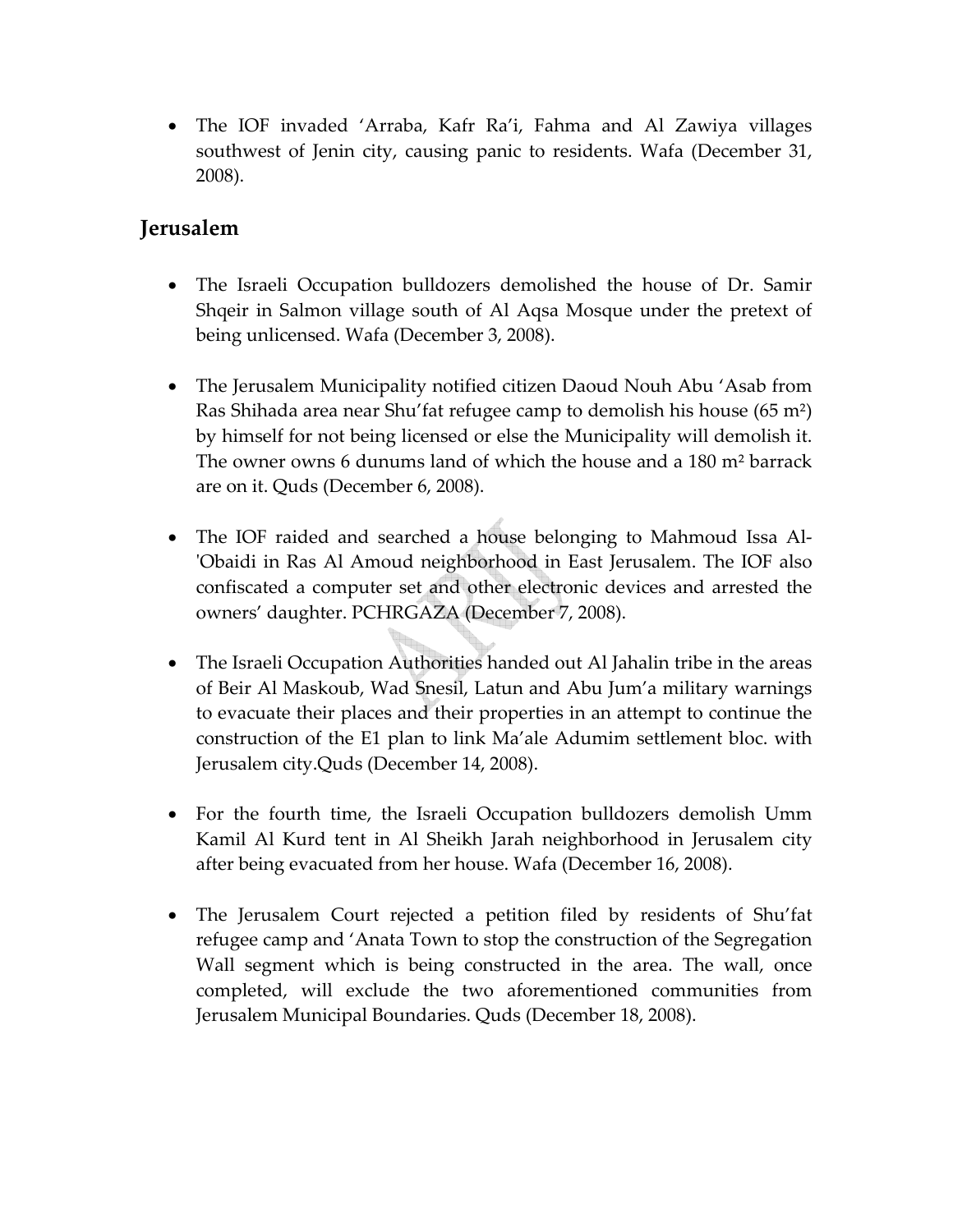- New appeal to the Israeli Jerusalem Administrative Court filed by Mustafa Abu Zahra to halt the excavations and constructions in Maʹman Allah Cemetery in Jerusalem city. Quds (December 19, 2008).
- The Israeli reconciliation Court in Jerusalem city proved that Al Ramban cave in Al Sheikh Jarah neighborhood in Jerusalem belongs to inheritors of Khalil Sharaf Al Din Abu Jibna and does not belong to Jewish religious organizations. Quds (December 20, 2008).
- The Israeli Occupation Authorities forced citizen Muhanad 'Ali 'Abdein to demolish his own house (150m²) composed of two apartments in Beit Hanina town for not having building permits. Quds (December 21, 2008).
- For the fifth time, the Israeli Occupation Bulldozers demolish the tent of Umm Kamil Al Kurd in Al Sheikh Jarah neighborhood in Jerusalem. Quds (December 22, 2008).
- The Israeli Occupation Army stormed 'Abidin Mosque in Wad Al Joz neighborhood in Jerusalem and banned residents from accessing it. Quds (December 26, 2008).
- The Israeli Occupation Forces broke into the house of Ahmad 'Ayed in Shu'fat neighborhood in Jerusalem, causing panic to residents. Quds (December 27, 2008).
- The Israeli Occupation Police broke into the houses of Iyad and Rami Al Qawasmeh in Al Shayah area in Al 'Izariya, causing extensive loses to properties. Quds (December 31, 2008).
- The Israeli Occupation Authorities agreed on re‐opening Al Iskan council in Jerusalem city which was closed six months ago according to an order issued by the Israeli Minister of Interior. Quds (December 31, 2008).

# **Qalqilyah**

• The Israeli Occupation Forces stormed 'Ezbat Al Tabib village in Qalqilyah under heavy barrage of gunfire and opened fire and gas bombs at Palestinian houses. Wafa (December 1, 2008).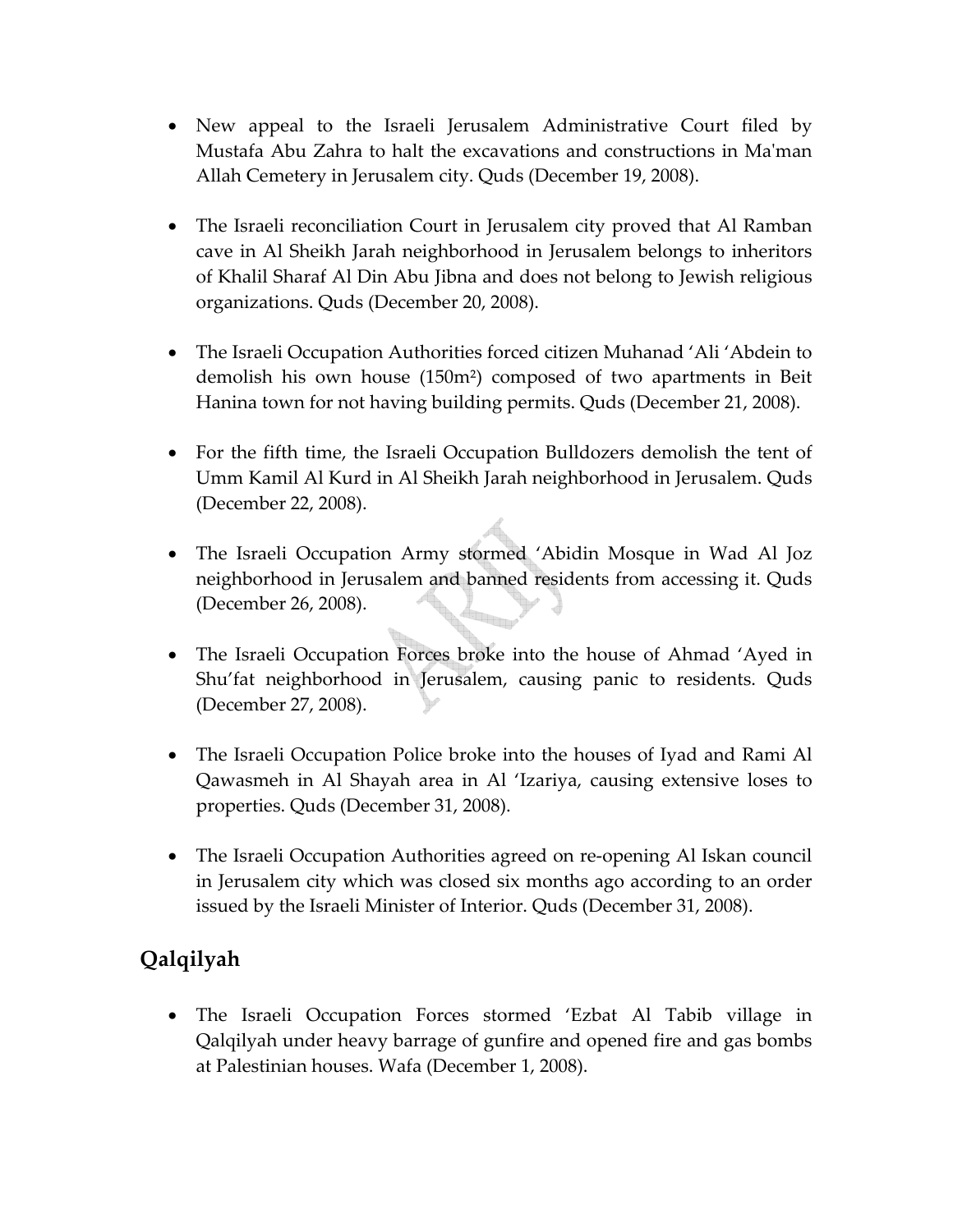- A Group of Israeli settlers accompanied by the Israeli Occupation Forces stormed the villages of 'Azzun, Al Fandaq, Al Nabi Elias and Jinsafut east of Qalqilyah governorate and destroyed agricultural lands and other properties after aggressing on the owners. Wafa (December 4, 2008).
- Group of Israeli settlers closed the bypass road which connects Qalqilyia with Nablus Governorate and set fire into an ambulance car of the Red Crescent after throwing stones at Palestinian cars passing through the road. Quds (December 5, 2008).
- The Israeli Occupation Forces aggressed on Watan TV crew in Qalqilyah city and arrested the camera man Ibrahim Hammad after confiscating his camera. Maan News (December 15, 2008).

## **Others**

- The Israeli Supreme Court issued a restraining order to stop Palestinian land registrations to Jewish Organizations. Quds (December 2, 2008).
- Israel Lands Administration recent announced a tender to bid on plots for do‐it‐yourself construction in Neve Zohar, on the shores of the Dead Sea. The project sprawls across 646 dunums or so and its first stage will have 80 plots for sale, with another 60 coming later on. Each of the new residents of Neve Zohar can build a residential home on their land, as well as up to four bed‐and‐breakfast vacation units adjacent, which will serve as an additional source of income for the communityʹs residents. The average sizes of the tendered plots are 500, 350 and 300 square meters. The cost to purchase land is approximately NIS 250,000 on average. Haaretz (December 11, 2008).
- Nefesh B'Nefesh organization has launched a new innovative project under the name "Go North", to encourage Aliyah (immigration) to northern Israel. "Go North" is aimed at westerners who want to make Aliyah to northern cities such as Afula and Nahariya. "Go North" will supply new families with grants up to \$25,000, transportation subsidies, employment services and help with social infrastructure. INN (December 12, 2008).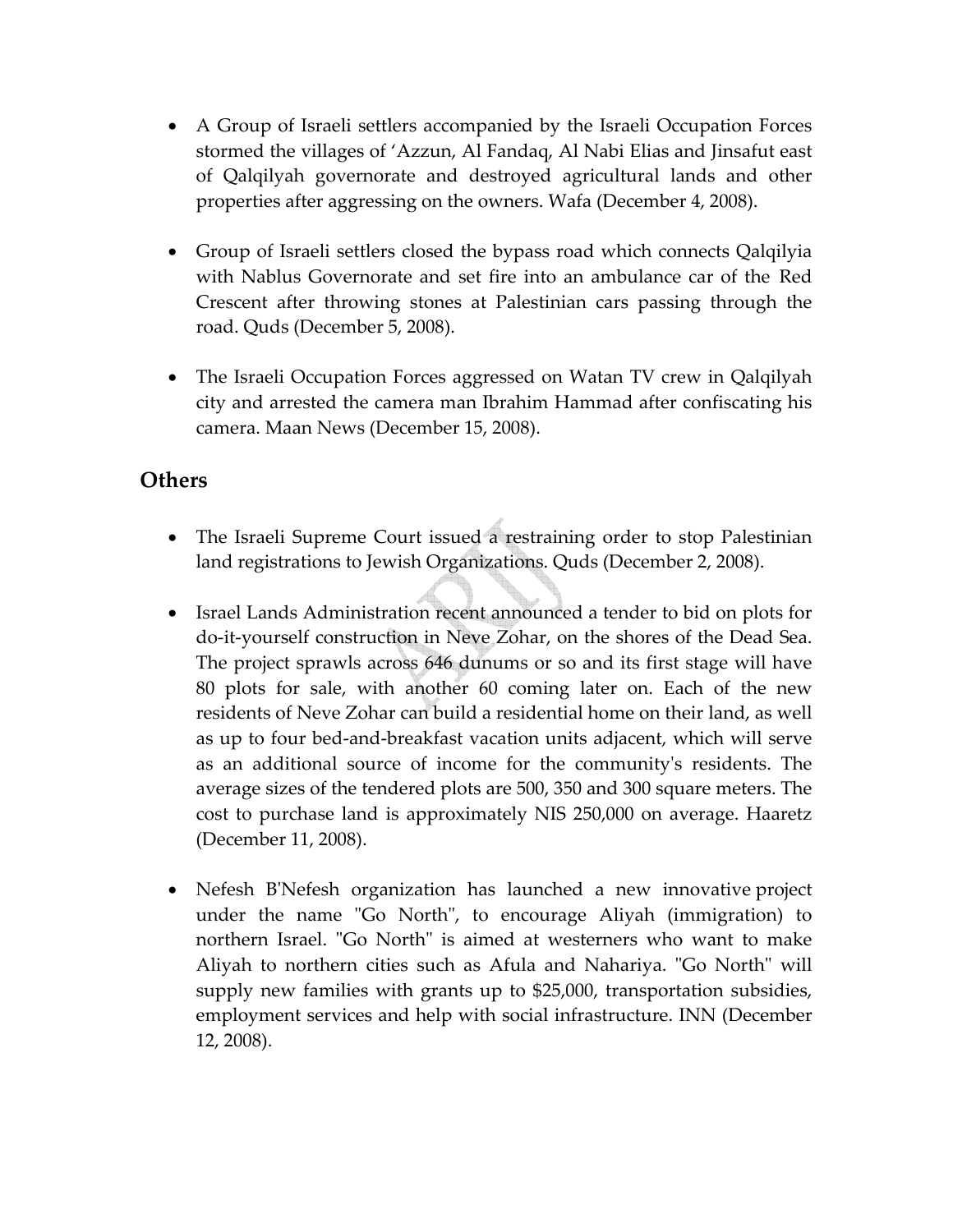- The Israeli Authorities handed out citizen Midhat Sultan from Al Tira city to evacuate his house and also to demolish it by himself or else the Israeli bulldozers will demolish it and the owner will be charged with NIS 100,000 for the costs. Arabs48 (December 15, 2008).
- According to a report issued by Yesh Din (Volunteers for Human rights), eight Israeli companies including Hanson, Sbeir and Kfar Giladi (quarries) are stealing raw materials from the Occupied Palestinian Territory and work on it then sell it again to Palestinians. Arabs48 (December 15, 2008).
- The Israeli Occupation Bulldozers demolished 12 Palestinian houses north of Beir Al Sab' city under the pretext of being unlicensed. The houses belong to Al Atrash family. Quds (December 17, 2008).
- The Israeli Telecommunication Company 'Bezek' connected its networks with the Israeli outposts in the West Bank such as Amona, Balgi Mayim, Neve Erez, Nahmeh and Rikhalim. Quds & Pal Today (December 18, 2008).
- A group of Israeli settlers wrote some Racist sentences on the walls of Al Bahr Mosque in Jaffa city against the Islam. Quds (December 23, 2008).
- Five hundred Jews from the U.S., Russia, England and South Africa will make their new home in Israel by the end of this year. INN (December 24, 2008).
- The Israeli bulldozers in the Keren Kamit Organization razed 400 dunums of lands planted with Wheat in Al 'Araqib area in the Negev which are owned by Ahmad Abu Siyam under the pretext of being classified as state lands. Arabs48 (December 24, 2008).
- The Israeli Occupation Bulldozers demolished a Mosque in Wadi Al Ni'am area south of Beir Sheva under the pretext of being unlicensed; in addition, the bulldozers demolished the house of Raya Au 'Atiqin Al Mkamin area north of the city of Beir Sheva' under same pretext. Wafa (December 25, 2008).

| <b>District</b> | Land        | Land       | Uprooted     | <b>Houses</b> | <b>Houses</b>      |
|-----------------|-------------|------------|--------------|---------------|--------------------|
|                 | Confiscated | Threatened | <b>Trees</b> | Demolished    | threatened<br>` to |
|                 | (Dunums)    | (Dunums)   |              |               | be demolished      |